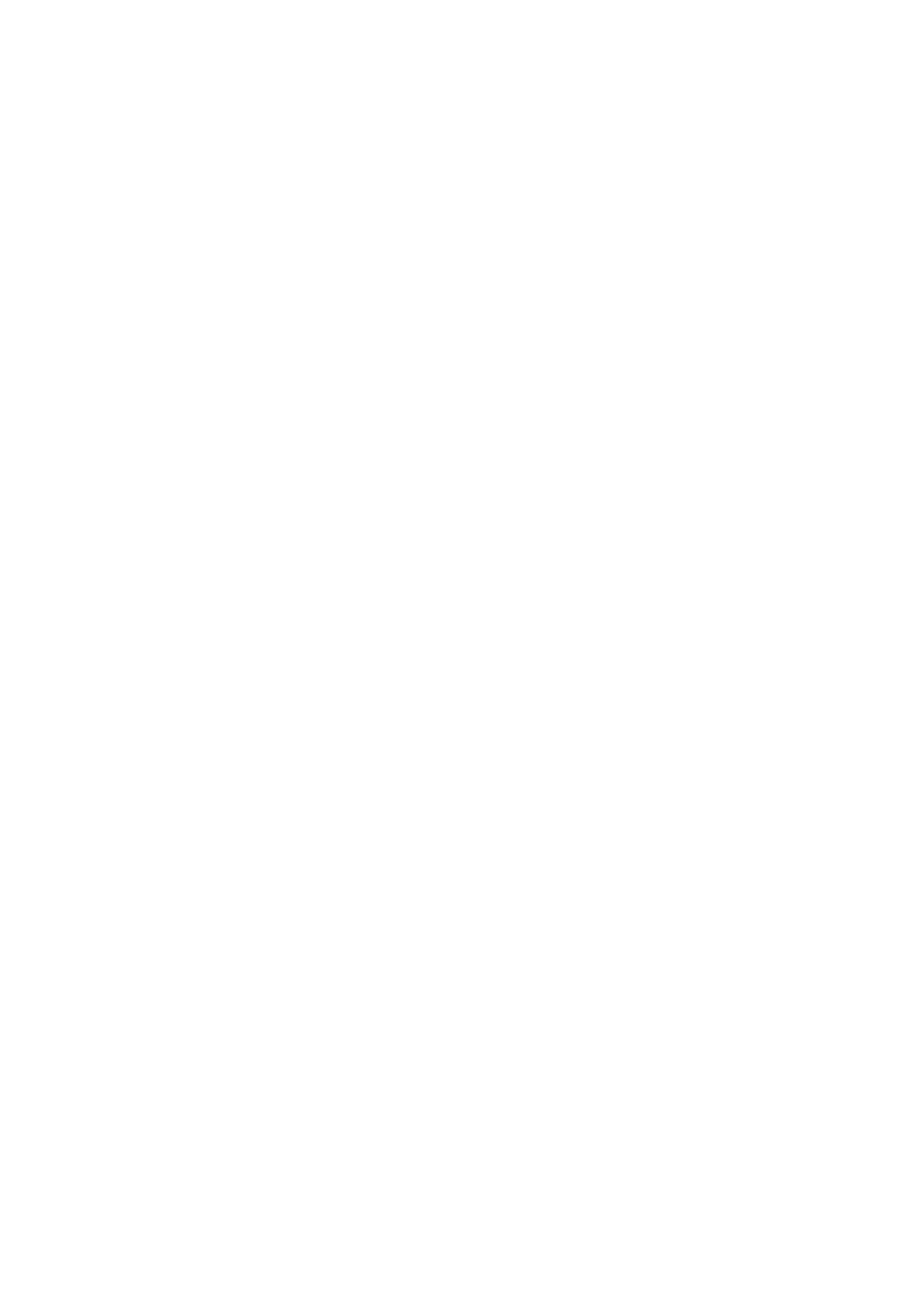# THE SPIRIT OF THE SOCIETY OF MARY IS THE SPRIT OF MARY

# Part Two: IN MISSION WITH MARY

#### Dear Brothers:

I present here to you the second part, completing my reflections about our charism under the title *The Spirit of the Society of Mary is the Spirit of Mary*. I am sending them one year after the first part –*In Christ with Mary.* Thus I have attempted to offer a simple contribution to the renewal of our Marianist Life. I hope that the time between these two parts has permitted reflective assimilation of that with which the first part dealt, as this is necessary for a proper understanding of what follows. At the very least, that was my intention when I decided to separate the two parts.

I dedicated the first part to a reflection about our conformity with Christ. All that we are and that we live as religious proceeds from this mystery, as our *Rule of Life* reminds us. In particular, I reflected about the role that Mary plays in this conformity, such as it was perceived and lived by Blessed William Joseph Chaminade, because that is where our Marianist Charism has its roots. But we still need to consider the missionary dimension of this charism, which springs forth from that same root and is equally essential in our lives.

Our conformity with Christ, our identification with Him, identifies us also with his mission, transforms us into servants of the Kingdom, into missionaries of the Gospel. "Our goal is to be transformed into his likeness and to **work for the coming of his kingdom**", affirms our *Rule of Life*, because He is the "Son of God, become Son of Mary **for the salva-**tion of all<sup>"[1](#page-2-0)</sup>. Our conformity with Christ implies our commitment with Him to the salvation of humanity. The missionary dimension of our life is, therefore, an essential element which we cannot fail to live and cultivate. We are, by our very nature, missionaries – "You are all Missionaries!", our Founder often repeated – laborers for redemption. This is what we are up until the time of our death.

This motto of Fr. Chaminade and the thought of his passion for mission have stayed with me constantly during the formulation of these pages. In a special way, they have brought to mind his delight in the title "Missionary Apostolic," which the Holy See conferred on him following his return from exile in Saragossa. It meant so much to him that he petitioned the Pope for the grace that his successors might inherit the title, as a perpetual reminder that the Society of Mary has no other reason for being than that of "mission". Gregory XVI responded to his petition in a Pontifical Brief. This document, full of recognition of Fr. Chaminade's apostolic spirit and all his good work, among other favors, granted the title in perpetuity to him and to his successors**[2](#page-2-1)** .

<span id="page-2-0"></span> $\frac{1}{1}$  RL 2.

<span id="page-2-1"></span>**<sup>2</sup>** Pontifical Brief of December 3, 1839. (AGMAR 1G1, 1.9)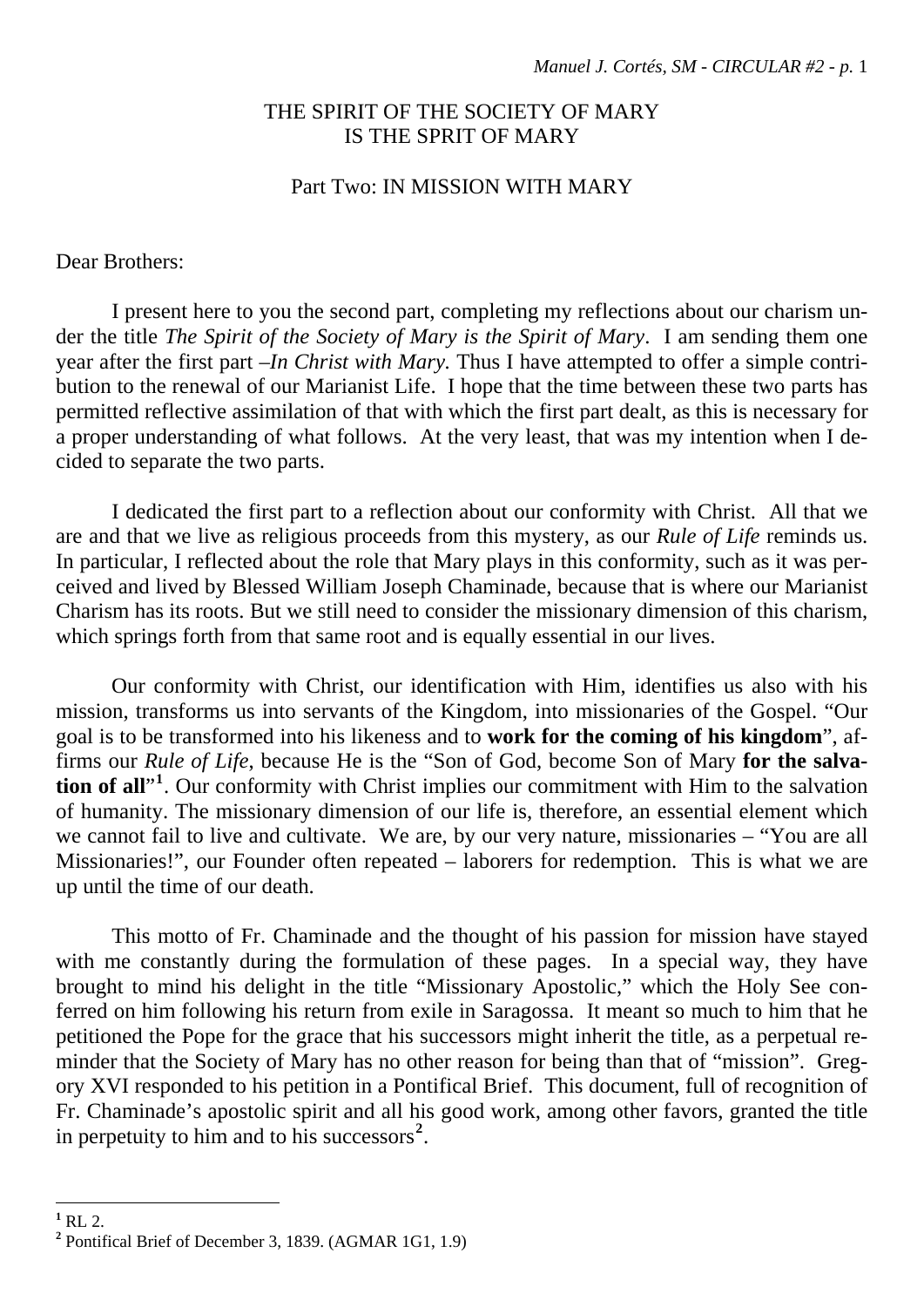The Papal Brief was an occasion in which Fr. Chaminade once again reminded us about the missionary character of our Marianist vocation. His request for the title of "Missionary Apostolic" for his successors was not to shower them with personal privilege, a personal honor, but rather, as a symbol to the entire Society of Mary, to all of the brothers and all of their works. Filled with joy, he wrote in the circular announcing to the Society the concession of this "privileged sign": "The title and quality of Missionary Apostolic, with which I myself have the high honor of being invested, will remind my successors for all time, that **our work is a mission**, derived from and participating in the apostolate of Jesus Christ. **We are all missionaries.** The ordinary lay brothers and the religious of the Dau[g](#page-3-0)hters of Mary are also missionaries, all Catholic missionaries, recognized by the Holy See"**[3](#page-3-0)**

The call to mission, so insistent and so urgent on the part of our Founder, remains particularly urgent for us in today's world. The last several General Chapters have echoed this urgency in a persistent way. *Mission and Culture* (1991), *Partners in Hope* (1996), *Sent by the Spirit* (2001), *In Mission with Mary* (2006) are all documents with a clear missionary perspective, which invite us to respond to new evangelizing challenges in our world, from the perspective of our charism, with missionary creativity and boldness.

We need, therefore, to renew and revitalize the **missionary ardor** which flows from our vocation. In order to do this, we must go down to its source and drink the water of the spirit which gives life. This is a task to which we all must dedicate ourselves with courage. Only in this way will we be able to be faithful to what the Spirit asks of us here and now. The reflections that follow attempt to make a small contribution to this task. I sincerely hope that it is a help!

The circular consists of five parts:

<u>.</u>

- 1. "Servants and Ministers" of Mary.
- 2. The Mission of Mary, the Mission of the Church.
- 3. Our Marianist Mission in Service to the Church.
- 4. The Particular Contribution of the Marianist Mission to the Mission of the Church.
- 5. Mary in the Marianist Preaching of the Good News.

 The first three sections attempt to call to mind the framework, both charismatic and ecclesial, in which our mission exists. The fourth section forms the nucleus and is the most extensive. In it, I discuss the characteristics which define our mission, rooting them evangelically in a contemplative reflection on Mary at the Wedding Feast of Cana. The last part, by way of conclusion, discusses the importance and necessity of the presence of Mary in the preaching of the Gospel.

<span id="page-3-0"></span><sup>&</sup>lt;sup>3</sup> The text continues: "It was necessary, therefore, that the first Superior – of whom the priests and the lay members of the Society or the Institute are, from this point of view, only the vicars or the delegates – should be more specially pledged to the Sovereign Pontiff and receive from him the sacred character of the mission which he exercises in his own right, and by those under him in the Church of God. This is why I asked for this favor, and this is what it signifies in the thought of the Pontifical Brief." (*Circular of March 8, 1840,* n.2)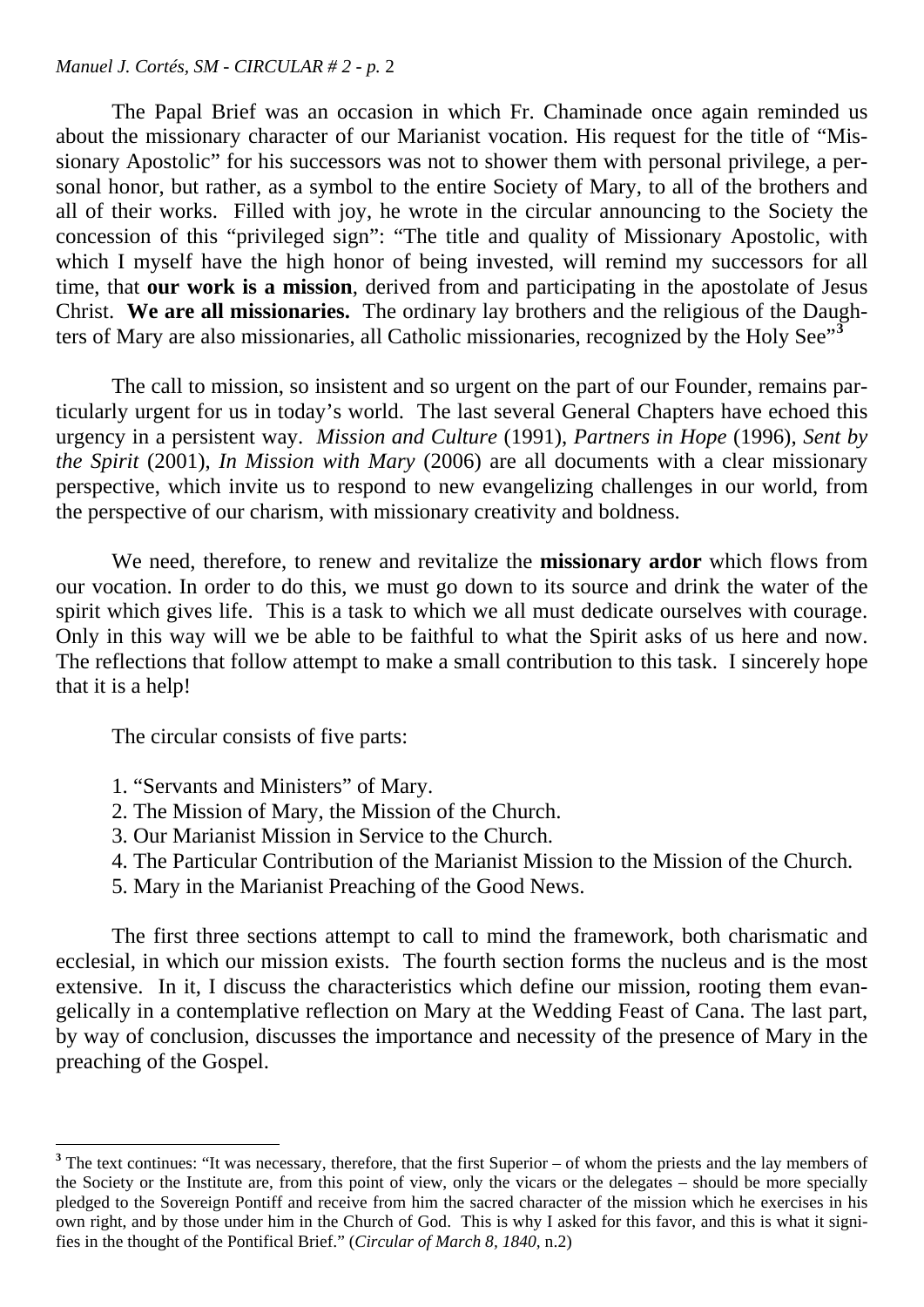# **1. "Servants and Ministers" of Mary.**

Although, in fact the passion for mission was the stamp that marked the life and work of Blessed William Joseph Chaminade, it was not that which characterized or distinguished him within the ecclesial panorama. Missionary fervor is inherent in all authentic Christian life. "Woe to me if I do not preach the Gospel!" said the Apostle.**[4](#page-4-0)** The whole Church, the Body of Christ, each and every one of its members, is (ought to be!) a missionary.<sup>[5](#page-4-1)</sup> What makes Fr. Chaminade unique in his being a missionary is his Marian inspiration.

As I explained in my earlier circular, what is charismatic in Fr. Chaminade is his way of understanding Mary and living for her from the point of view of mission and for the purpose of mission. His missionary fervor brought him to contemplate Mary from the perspective of her participation in the redemptive work of the Son, of her role in the History of Salvation. And, vice versa, that contemplation is precisely what inspired him and sustained him.**[6](#page-4-2)** In the apostolate, he considered himself to be a servant of the mission of Mary, and his founding purpose was none other than to respond to the inspiration to offer the services of a family dedicated to her. One simply need recall those vehement lines from his letter to retreat masters in August 1839, written in his full euphoria after the Decree of Praise from the Holy See regarding the two institutes he founded: "To her (Mary), therefore, is reserved a great victory in our day, for to her belongs the glory of saving the faith from the shipwreck with which it is threatened. We have come to understand this design of Providence, and **we have hastened to offer our feeble service[s](#page-4-3) to Mary in order to labor under her direction and to carry on the conflict at her side**."**[7](#page-4-3)**

The General Chapter of 2001, paraphrasing the *Rule of Life*, offers a good synthesis of this fundamental element of our charism: "Mary occupied a preferential place in Father Chaminade's founding insights. In alliance with her, he undertook a mission to form a People of Saints who would live the Gospel with the fervor of the first Christian community. At the heart of his spirituality and evangelizing enthusiasm lies the conviction that we come to Jesus through Mary. Under the influence of the Holy Spirit, Mary conforms us to her Son. We dedicate ourselves to her to prolong her maternal charity on earth, so that Christ her Son may grow and become the center of all creatio[n](#page-4-4). In this way, we Marianists make a contribution to the coming of God's Reign in history*.*"**[8](#page-4-4)**

As a matter of fact, in following our Founder, we Marianists feel ourselves called by God to prolong Mary's mission throughout history. We are "her humble servants and minis-

<span id="page-4-0"></span>**<sup>4</sup>** 1Cor 9:16.

<span id="page-4-1"></span><sup>&</sup>lt;sup>5</sup> "The Church was founded for the purpose of spreading the kingdom of Christ throughout the earth for the glory of God the Father, to enable all men to share in His saving redemption, and that through them the whole world might enter into a relationship with Christ. All activity of the Mystical Body directed to the attainment of this goal is called the apostolate, which the Church carries on in various ways through all her members. For **the Christian vocation by its very nature is also a vocation to the apostolate**." (Vatican II, *Apostolicam Actuositatem* n.2)

<span id="page-4-2"></span>**<sup>6</sup>** Cf. Circular n.1, 1.1.

<span id="page-4-4"></span><span id="page-4-3"></span>**<sup>7</sup>** MW II 74.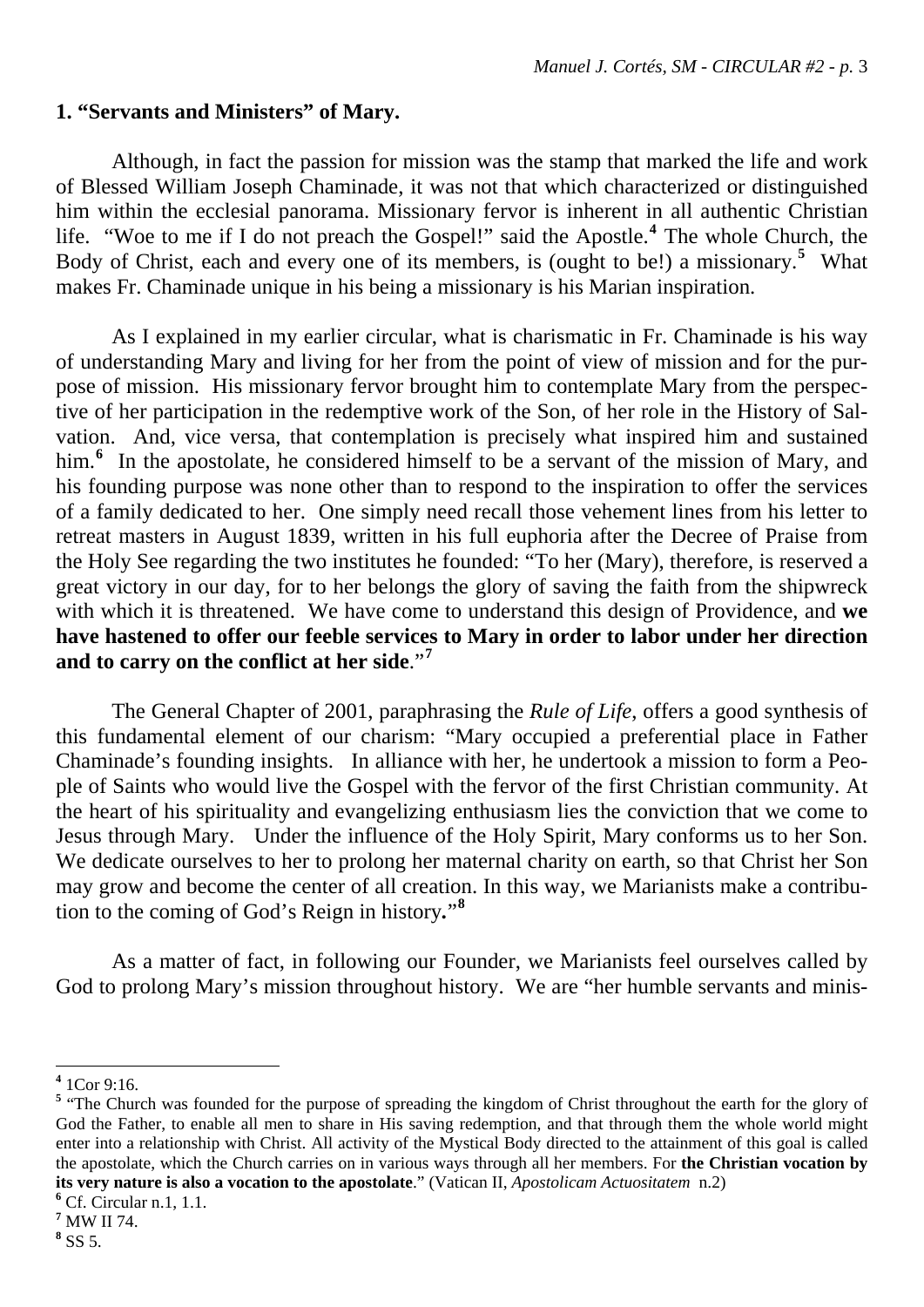ters" – as Fr. Chaminade defined us in his first Constitutions<sup>[9](#page-5-0)</sup> – in alliance with her. As such, we confirm this alliance with a special vow, that of stability, by which we "we commit ourselves irrevocably to the service of Mary, Mother of God and our Mother,"**[10](#page-5-1)** following the Lord in a Society which belongs to her.**[11](#page-5-2)** This is our *raison d'être*.

Thus, "If we are to participate effectively in the new evangelization, we must rediscover Mary in our life and give her the place she deserves," the General Chapter of 2001 reminds us. It goes on to say: "For this purpose, we need to develop a Marian spirituality founded on the Scriptures. It must permeate our whole life, because Mary, open to the action of the Holy Spirit, is the model of the faith-life to which Father Chaminade calls us, both as persons and as communities. She sends us on mission. Following Blessed Chaminade, we strive to live in a profound relationship with Mary and to intensify our journey to holiness for the sake of mission."<sup>[12](#page-5-3)</sup> And, along the same lines, the last General Chapter, whose document actually bears the title *In Mission with Mary*, exhorts us to "return again and again to meditate on the mystery of Mary," "the first disciple, upon whose graced cooperation the world turned; the woman who shows us how to read the signs of the times; and, the image of the church and Mother of us all."**[13](#page-5-4)** To return to our Marian, missionary spirituality, to being servants in Mary's mission, in order to better discern and live our mission of today – this is our great challenge.

In this necessary return to the sources, a question immediately arises regarding the meaning and particular characteristics of Marianist spirituality and missionary action. It could be put this way: Given the fact that our Founder has defined our life in terms of service in the mission of Mary, what does this mean and what consequences does it have for our mission, as expressed concretely through the life we lead and the work we do?

# **2. The Mission of Mary, the Mission of the Church.**

The fitting response to the question just posed, in the first place, is that the maternal mission of Mary is continued through the Church. "Mary represents the Church. As Mother of the Christians to whom she gave birth at the foot of the cross, and whom Jesus in fact constituted as such in his last will and testament," our Founder said.**[14](#page-5-5)**

Understanding and living the mission of Mary, and that of the Church, go hand in hand. Both sink their roots in the mystery of the Incarnation and respond to the mysterious designs of God who, in order to save humanity, sought human collaboration. Entering into this mystery we discover that Mary's mission, and with her, that of the Church, is indispen-

<span id="page-5-0"></span><sup>&</sup>lt;sup>9</sup> "We repeat and we confirm what has already been said, that the motive of our second object, zeal for the salvation of souls, is an immediate consequence of the design that God's goodness has inspired in us for conforming ourselves with his grace to the resemblance of Jesus Christ and for giving ourselves to Mary for her most humble servants and ministers." (Const. 1839, a. 252)

<span id="page-5-1"></span>**<sup>10</sup>** RL 15.

<span id="page-5-2"></span>**<sup>11</sup>** Cf. RL 14.

<span id="page-5-3"></span>**<sup>12</sup>** SS 30.

<span id="page-5-4"></span>**<sup>13</sup>** MM 8.

<span id="page-5-5"></span>**<sup>14</sup>** MW I 214.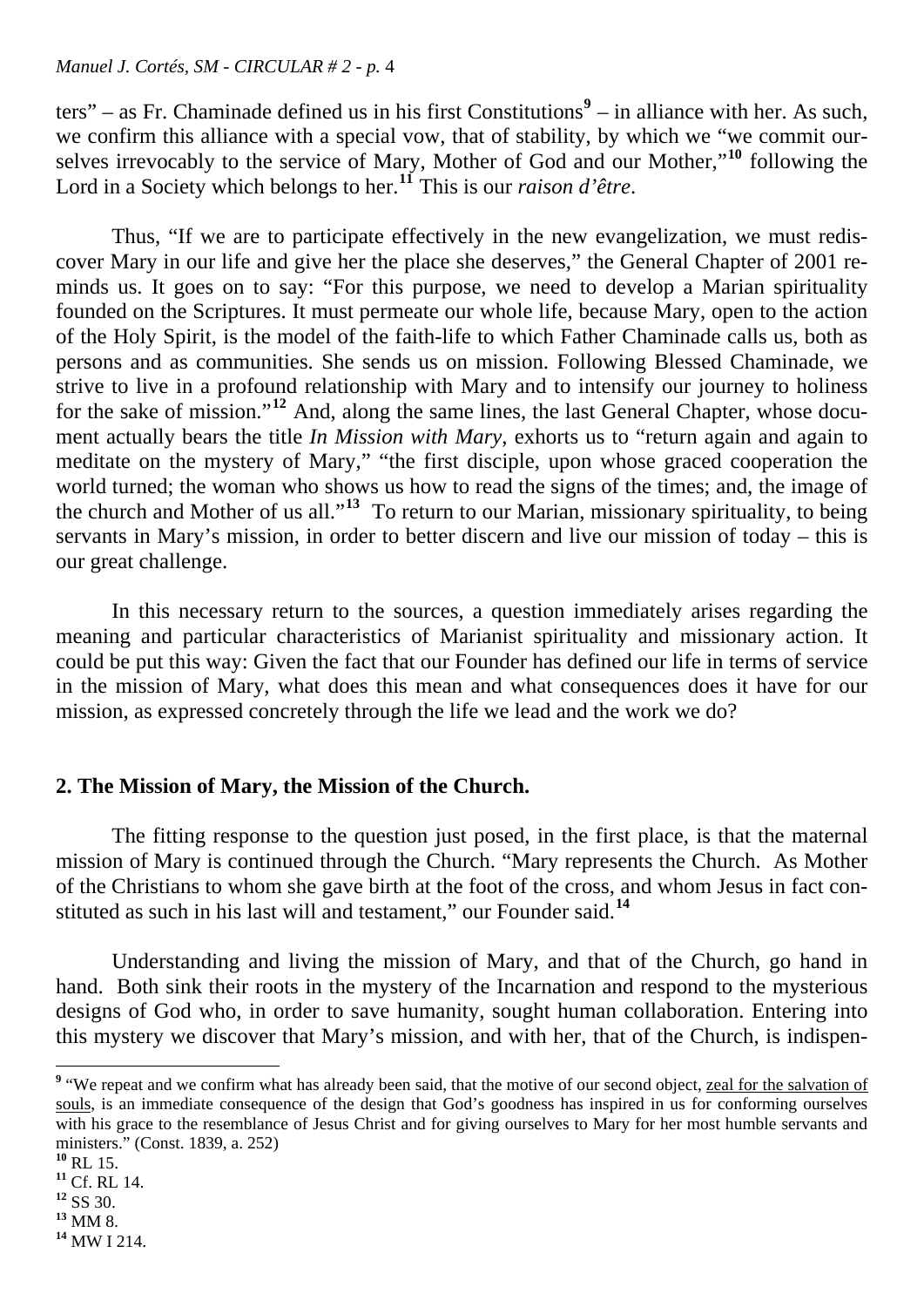sable in the salvific plan of God. This is so, not because God is incapable of redeeming us by Himself, but because it is His will that the human person, whom he has created with free will, might cooperate freely with his own redemption. A text that I once read, attributed, although without footnote, to Cardinal Schoenborn, Archbishop of Vienna, aptly expresses this:

"Mary is the guarantor of Christian realism. In her it becomes manifest that God's word was not only spoken but heard; that God has not only called, but the human person has answered; that salvation was not only offered but also received. Christ is God's word, Mary is the answer; in Christ, God has come down from heaven, in Mary the earth has become fruitful. Mary is the seal of perfect creatureliness; in her is illustrated in advance what God intended for creation."

At the Annunciation, God sought Mary's "yes" in order to give a human body to the Savior, thus revealing his design that redemption might come, not *from outside* of humanity, but *from within* and *with* it. That "yes" continues to be required by God all throughout history. Also in this response is the foundation of the Church. If follows, then, that those who have difficulty grasping the role of Mary in the salvific action of Christ, or who minimize it, or even deny it, will also have difficulty grasping the role of the Church, will minimize it or even deny it – and vice versa.

The Church has always thought of Mary as an icon of her own being and of her own mission. Already in the Gospels, especially in Luke and in John, she is presented as "Mother of the Lord," "Woman," and "Mother of the Beloved Disciple," clearly showing how she is the mirror in which is seen the mystery that dwells within her and the role that is hers in God's plan. The Second Vatican Council recognized our long tradition, beginning with the Scriptures and the profound reflections of the Fathers of the Church, and continuing up to our time, and concluded thus: "By reason of the gift and role of divine maternity, by which she is united with her Son, the Redeemer, and with His singular graces and functions, the Blessed Virgin is also intimately united with the Church. As St. Ambrose taught, the **Mother of God is a type of the Church** in the order of faith, charity and perfect union with Christ. For in the mystery of the Church, which is itself rightly called mother and virgin, the Blessed Virgin **stands out** in eminent and singular fashion as exemplar both of virgin and mother. By her belief and obedience, not knowing man but overshadowed by the Holy Spirit, as the new Eve she brought forth on earth the very Son of the Father, showing an undefiled faith, not in the word of the ancient serpent, but in that of God's messenger. The Son whom she brought forth is He whom God placed as the first-born among many brethren, (Rom [8:](#page-6-0)29) namely the faithful, in whose birth and education she cooperates with a maternal love."**[15](#page-6-0)**

The Church is Marian in the depths of its being and in its mission. Thus, when we say that our particular vocation in the Church is one of being allied with Mary in her mission, we absolutely do not mean to say that this belongs to us exclusively. It would be totally erroneous to interpret our vocation and our commitment to Mary's mission as something particularly ours, as something which occurs in the Church "along with" "other" calls to "other"

<span id="page-6-0"></span><sup>&</sup>lt;u>.</u>  $15$  LG 63.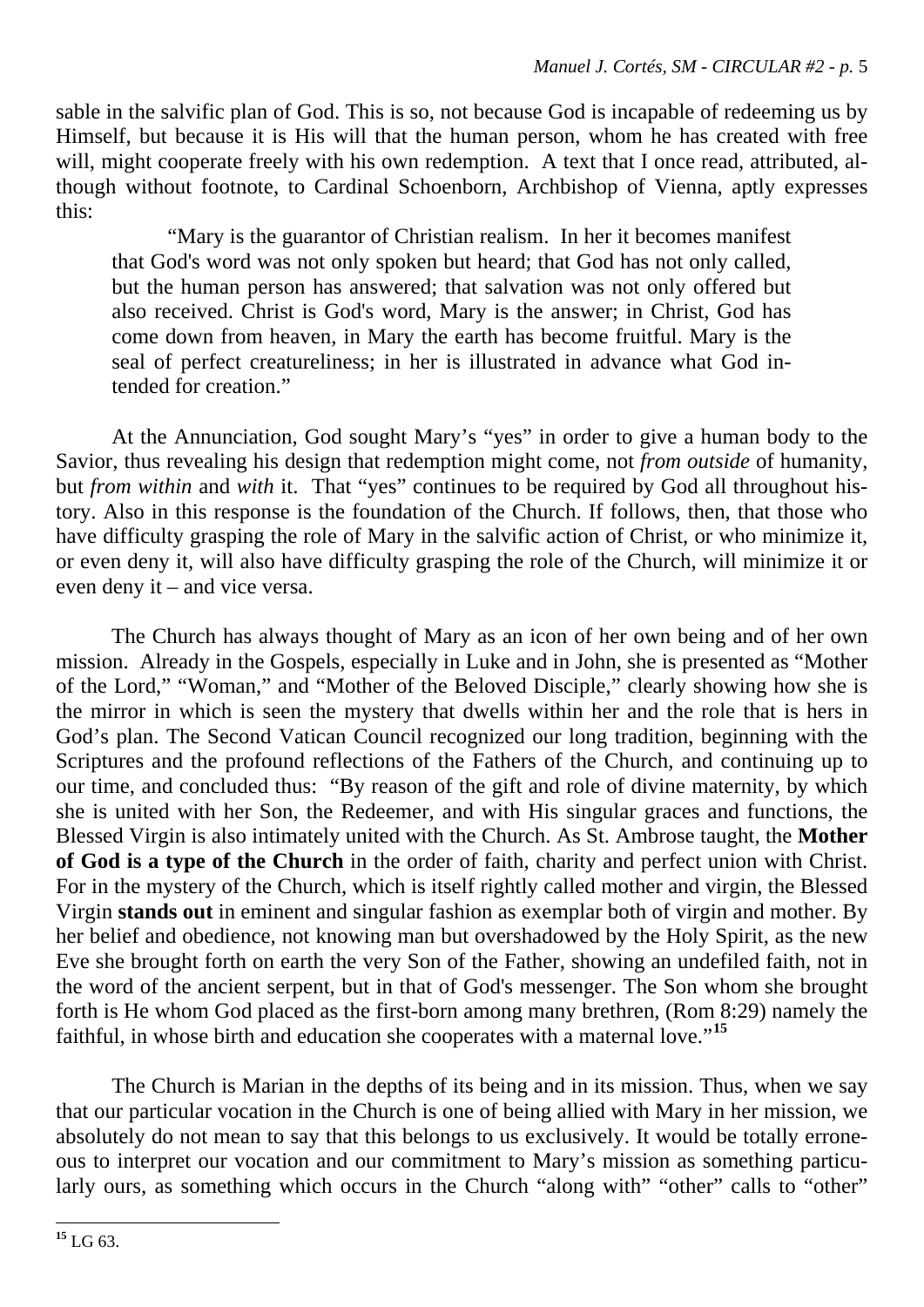1

missions. The mission of the Church is one. It is none other than the redemptive mission of the Son and of the Holy Spirit, carried out and perpetuated in time through the pre[s](#page-7-1)ence and action of the People of God.<sup>[16](#page-7-0)</sup> And this mission is completely Marian in its roots.<sup>[17](#page-7-1)</sup>

 Our Marianist missionary vocation is, therefore, a call to serve Mary's mission by serving the mission of the Church. We do not see it as an additional mission, but as a particular way of collaborating with the single, unique mission of the Church, which is that of Mary.

# **3. Our Marianist Mission, in service to the Church.**

Like the beloved disciple, we accept Mary as a precious gift of God. Moved by Jesus' love for his Mother we dedicate ourselves to her so that the Holy Spirit, in whose action she cooperates with a mother's love, may form us more fully to the image of her Son. By our alliance with Mary, we seek to assist her in her mission of forming in faith a multitude of brothers for her first-born Son.

This Article 6 of our *Rule of Life*, which affirms so well the Marian character of our spirituality, as well as that of our mission, has as its backdrop Number 63 of *Lumen Gentium,*  already cited, and it even contains a literal quote from it. Therefore, in its clearly and explicitly Marian character, it also bears a strongly implied ecclesial dimension. The latter becomes explicit to us when we see that it does not lose its meaning if, while re-reading it in the light of what I explained above, we substitute the word "Church" for the words "Mother" and "Mary." With this simple exercise, it becomes clear how our commitment to Mary, in order that, with her cooperation, the Holy Spirit may form in us the Son, and our alliance with Her in order to assist her in her mission, become concretely incarnate by our commitment and our service to the Church. Thus, an immediate consequence of the Marian character of our charism and of our mission should be our unconditional love and commitment to the Church, in which the Marianist, with the eyes of faith, sees the maternal presence and action of Mary incarnated.

<span id="page-7-0"></span><sup>&</sup>lt;sup>16</sup> "Therefore the Son of God walked the ways of a true Incarnation that He might make men sharers in the nature of God: made poor for our sakes, though He had been rich, in order that his poverty might enrich us (2 Cor. 8:9). (...)But what the Lord preached that one time, or what was wrought in Him for the saving of the human race, must be spread abroad and published to the ends of the earth (Acts 1:8), beginning from Jerusalem (cf. Luke 24:27), so that what He accomplished at that one time for the salvation of all, may in the course of time come to achieve its effect in all. To accomplish this, Christ sent from the Father His Holy Spirit, who was to carry on inwardly His saving work and prompt the Church to spread out." (*Ad gentes,* nn. 3-4)

<span id="page-7-1"></span>**<sup>17</sup>** "**Everything in the Church**, every institution and ministry, including that of Peter and his Successors, is "included" under the Virgin's mantle, within the grace-filled horizon of her "yes" to God's will. This link with Mary naturally evokes a strong affective resonance in all of us, but first of all it has an objective value. Between Mary and the Church there is indeed a **connatural relationship** that was strongly emphasized by the Second Vatican Council in its felicitous decision to place the treatment of the Blessed Virgin at the conclusion of the Constitution *Lumen Gentium* on the Church." (Benedict XVI, *Homily during the concelebration in St. Peter's Square with the new cardinals, March* 25, 2006)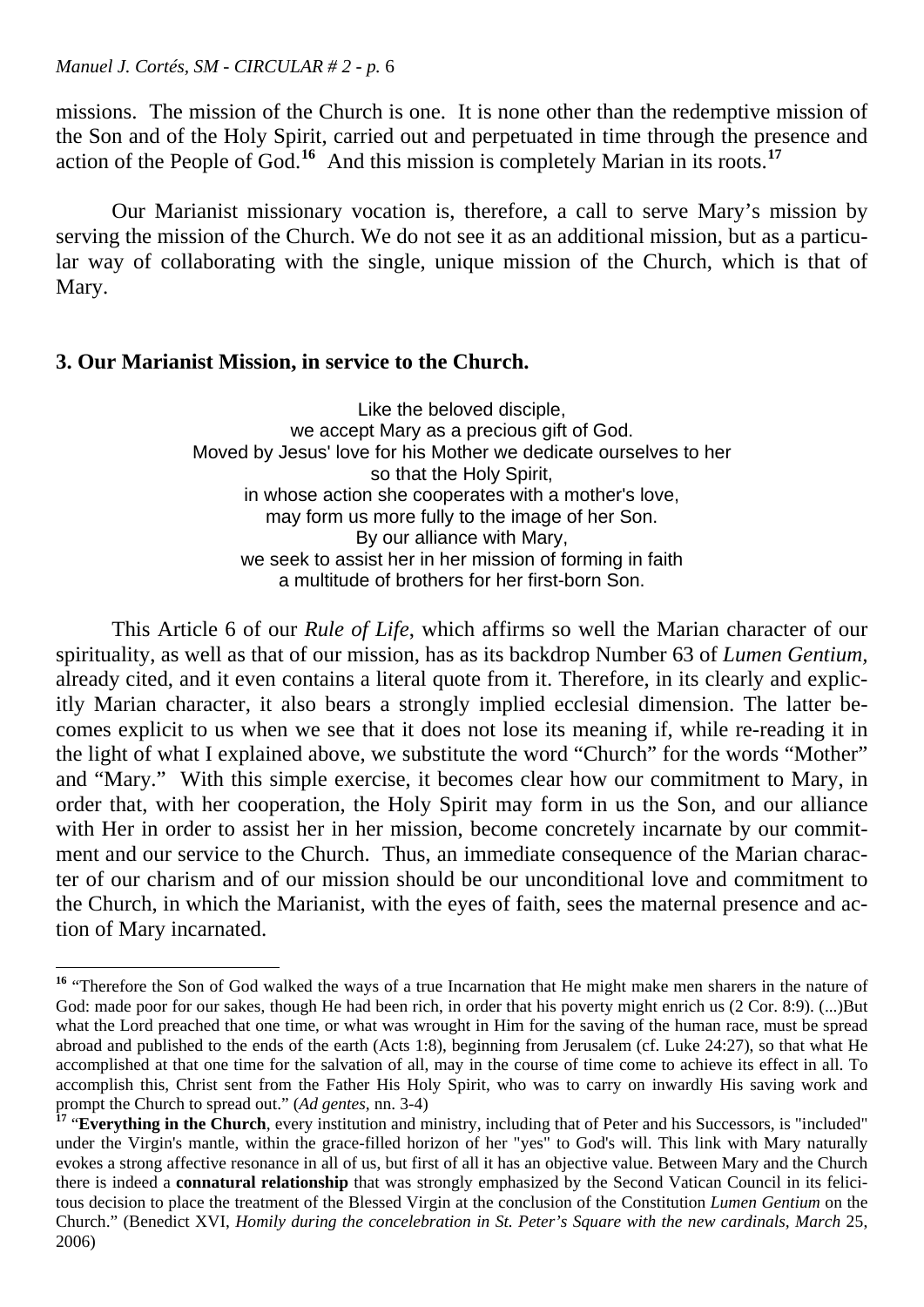As servants of Mary, we are servants of the Church. The Marianist's commitment to the Church's mission is nourished by the Marian character of his vocation. In the first sentence of the first article of the Constitutions of 1839, Fr. Chaminade defined our institute as "The little Society, which offers its feeble services **to God and to the Church under the auspices of august Mary**..."**[18](#page-8-0)** Following his example, we see ourselves as unconditional sons of the Church. As such, we profess filial love and commitment to it, despite its imperfections and human limitations, the very commitment that we profess to Mary. The mission that stems from our alliance with Mary is concretized in our commitment in service to God's plan, in service to the Church.**[19](#page-8-1)** By the Marian character of this alliance, it bears its mark and has its own place within the Marian mission of the Church. As the last General Chapter affirmed, today, like yesterday, "We believe the Lord is still calling us to contribute our Marianist charism to make the Marian dimension of the Church present in the world,"**[20](#page-8-2)** thus contributing to the Church's development of a genuine "Marian style."

*Note regarding the meaning of this expression:*

*"Marian dimension of the Church," "Marian style of the Church," "Marian Church," "Marian model of the Church."... are expressions, for better or worse, that have come into use in order to distinguish the "Petrine-principle," which is founded in the Church's structure, from the "Marian-principle," which fundamentally lies in her being Spouse of Christ and Mother. John Paul II used this distinction in* Mulieris dignitatem*[21](#page-8-3) and alluded to it on other occasions, always, in the deepest sense, with the intention of exhorting the Church to live according to Mary and to commit itself to show its Marian face.* 

<span id="page-8-0"></span><sup>&</sup>lt;sup>18</sup> Today's *Rule of Life*, although with different wording, also conserves in its first article the echoing of this commitment to the Church, even though the relation to its Marian character is more remote, less explicit. "The Society of Mary, founded by William Joseph Chaminade, is a religious congregation of pontifical right. **It is especially dedicated to Mary**. Its members, priest and lay religious, form a single family and strive for the fullness of charity by consecrating themselves to God through the profession of the evangelical counsels and by placing themselves **at the service of the Church.**"

<span id="page-8-1"></span>**<sup>19 &</sup>quot;We work as members of the Church and share in its mission**. **With heart and mind we enter into its life** and teaching and we collaborate fully with the entire ecclesial community*.*" (RL 66). "Since the Society of Mary partakes in the mission of the Church, Marianists should be integrated into its life and pastoral planning. Thus, we regularly examine our insertion in the local Church, according to the guidance of the bishops and fidelity to our charism." (RL 5.3)

<span id="page-8-2"></span>**<sup>20</sup>** MM 16.

<span id="page-8-3"></span><sup>&</sup>lt;sup>21</sup> After speaking about the Church as the Bride who is united with her Bridegroom in a bond that confers the "royal" priesthood" upon all the faithful who participate, he goes on to say: "This is of fundamental importance for understanding the Church in her own essence, so as to avoid applying to the Church - even in her dimension as an "institution" made up of human beings and forming part of history - criteria of understanding and judgment which do not pertain to her nature. Although the Church possesses a "hierarchical" structure, nevertheless this structure is totally ordered to the holiness of Christ's members. And holiness is measured according to the "great mystery" in which the Bride responds with the gift of love to the gift of the Bridegroom. She does this "in the Holy Spirit," since "God's love has been poured into our hearts through the Holy Spirit who has been given to us" (Rom 5:5). The Second Vatican Council, confirming the teaching of the whole of tradition, recalled that in the hierarchy of holiness it is precisely the "woman," Mary of Nazareth, who is the "figure" of the Church. She "precedes" everyone on the path to holiness; in her person "the Church has already reached that perfection whereby she exists without spot or wrinkle (cf. Eph 5:27)." In this sense, one can say that the Church is both "Marian" and "Apostolic-Petrine." . (*Mulieris dignitatem* 27)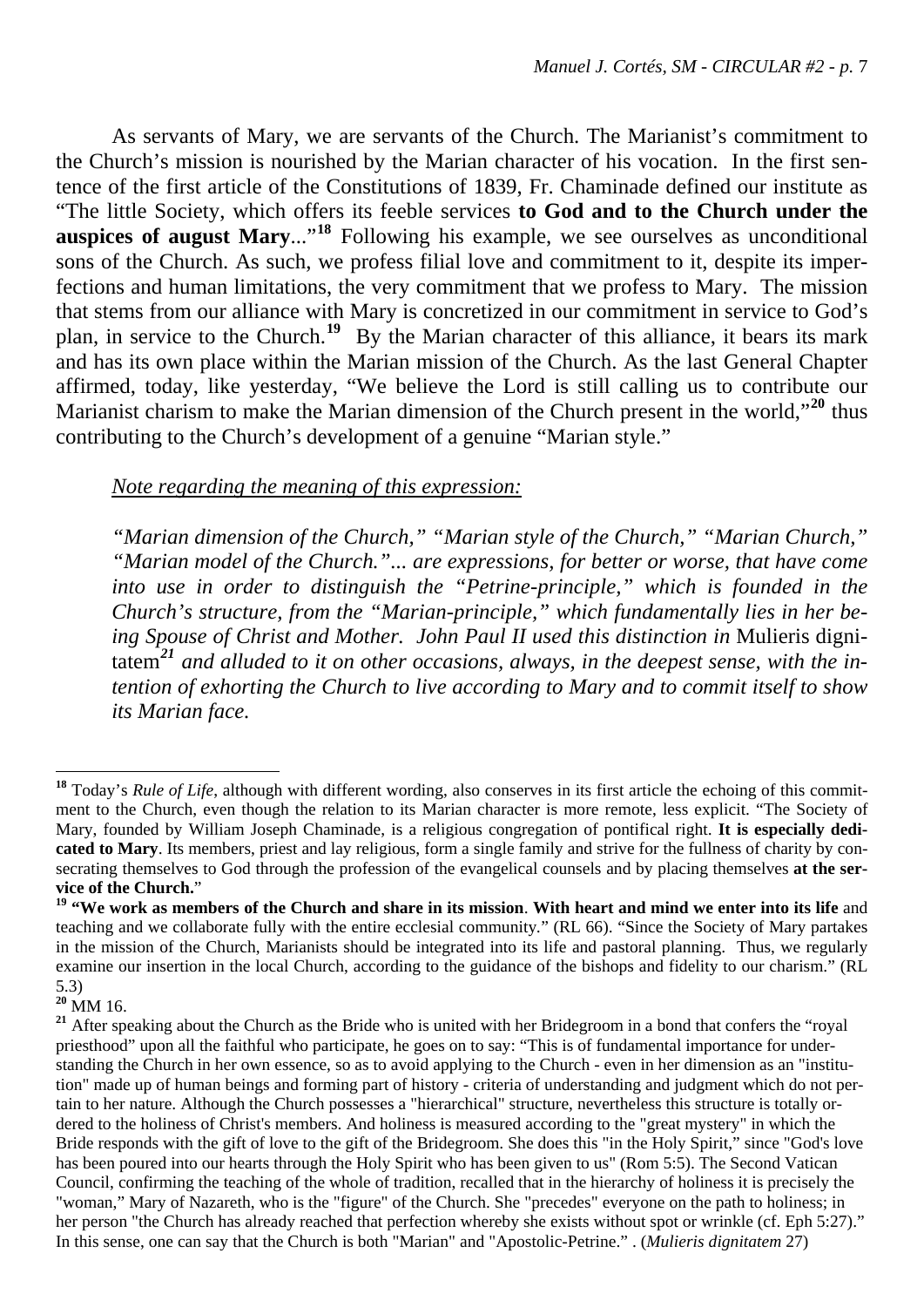*It would be erroneous to interpret this distinction as an opposition, as if the "Marian model of the Church" were opposed to the "Petrine" model, as if the Church were to incarnate two distinct models. The Church is one, Petrine and Marian at the same time. One because it is, above all, communion: one faith, one baptism, one Spirit that works in each and every one of its members, as the Apostle proclaimed. It is Petrine and Marian at the same time, because, although a human body, it is impregnated by the Spirit.* 

*This distinction helps us not to lose sight of the fact that the Church, visible Body of Christ, in pilgrimage in this world, always has Mary on the horizon as its point of reference, the star that illumines its path, and helps to guide it, the "Most Holy One" whose presence is always a call to purification and holiness. As Benedict XVI reminded the new cardinals in his first consistory: "What a great gift, dear Brothers, to be able to conduct this evocative celebration on the Solemnity of the Lord's Annunciation!… This providential coincidence helps us to consider today's event, which emphasizes the Petrine principle of the Church, in the light of the other principle, the Marian one, which is even more originating and fundamental."[22](#page-9-0)* 

*The latter expresses the maternal character of the mission of the Church and shows that it is "not an apparatus, an endless bureaucracy, in charge of some type of organization. Church means that we are the family of Jesus Christ and that, because of this, we are called into a community of love with Him. It means that we have His mother as our Mother and therefore we are His brothers and sisters. It means that, as a child is formed by its mother, so we too are formed and mold[ed](#page-9-1) by her so that we become a Marian church, the only Church, Bride of the Lamb."[23](#page-9-1)*

*From the point of view of our charism, for us Marianists, this dimension of the Church resonates in a special way, and in profound communion with the other charisms and ministries, we can affirm that we understand and live our mission as a particular and humble contribution to the development of the Church's Marian character. "Toward a Marian Style of Church," is the title of Document #1 of the last General Chapter. It attempts to show how our mission goes hand in hand with, and contributes to, the overall mission of the Church.* 

Our mission, thus, finds its place in the maternal mission of the Church. Yet, it does not comprise the totality of the Church's mission. From the charismatic perspective itself, it offers a humble contribution to the development of one aspect of the overall mission. How so? What aspect of the Marian mission of the Church do we Marianists feel called to bring to the world and how do we bring it?

# **4. The Particular Contribution of the Marianist Mission to the Mission of the Church.**

**Formation in faith** is the aim of our apostolic work. **Whatever** we do is meant to contribute, directly or indirectly, to this end;

<span id="page-9-0"></span><sup>1</sup> **<sup>22</sup>** Benedict XVI, *Homily during the concelebration in St. Peter's Square with the new cardinals,* March 25, 2006.

<span id="page-9-1"></span><sup>&</sup>lt;sup>23</sup> From the homily of Cardinal Josef Ratzinger to the Schoenstattists meeting in Rome on the occasion of the birthday of Fr. Joseph Kentenich. (Rome, St. Mary Major, September 18, 1985)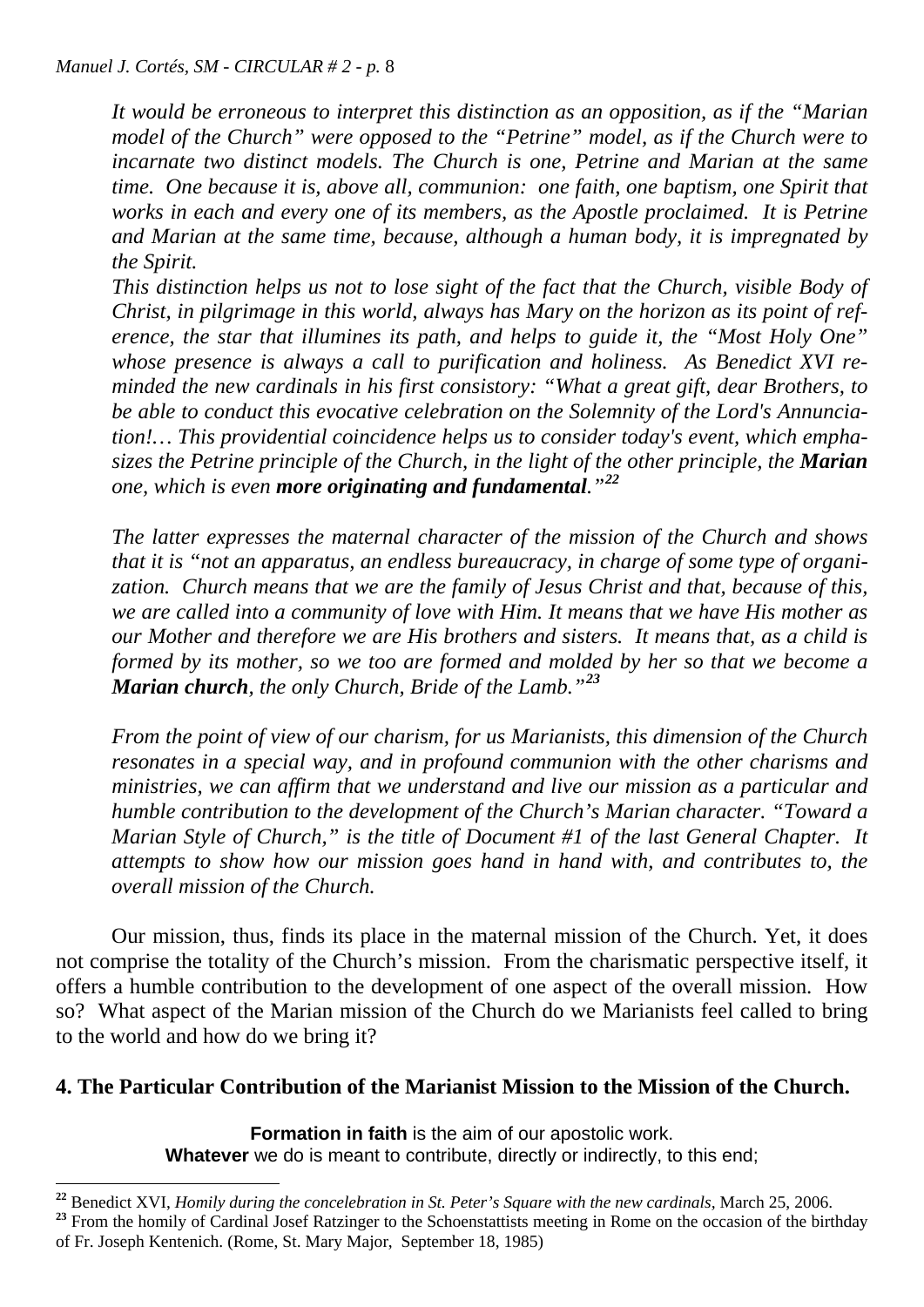thus we make our modest contribution *to the Church's universal mission*. **[24](#page-10-0)**

In effect, this is the distinctive feature of our mission in the Church, inherited from our Founder. "By our alliance with Mary, we seek to assist her in her mission of **forming in faith** a multitude of brothers for her first-born son," as we clearly affirm in Article 6 of our *Rule of Life*, already cited.

We must, nevertheless, be more specific if we wish to understand our particular contribution to the formation in the faith of the Church. How do we contribute to this task?

If we understand the question from the point of view of the concrete means that we use, we can respond with a list of our works or, in a more general way, by saying that we serve in this mission through diverse ministries and activities<sup>[25](#page-10-1)</sup> and that "we remain open as a Society to all means of evangelization,"**[26](#page-10-2)** without forgetting that education has always been and continues to be "a privileged means of formation in faith."**[27](#page-10-3)**

We realize, however, that this response is not sufficient. It is not our works and tasks, as such, that define our particular mission in the Church. Others also dedicate themselves to these things. The question goes beyond them. It is a matter of mode, spirit or style. The answer lies, after all is said and done, in Mary. How do we contribute to formation in faith? -- As Mary did. What do we contribute to this task in the Church? --That style and those aspects of Mary that the Gospel inspired in our Founder through his particular and charismatic approach to her.

Above all, there are two Gospel stories that show us Mary "in mission" and which, in doing so, allow is to discover the features that characterize her. In both, Mary's action has as its effect the awakening of faith within those to whom it is directed. One of these episodes is the Visitation of Elizabeth, which provokes the first profession of faith in Luke's Gospel, the recognition through his mother of Jesus as Lord,. "And how has it happened to me that the mother of **my Lord** would come to me?"<sup>[28](#page-10-4)</sup> exclaimed Elizabeth upon receiving the greeting of Mary. The other story, cited constantly by Fr. Chaminade when he would speak about our mission, and continually present in our tradition, is the story of the Wedding Feast at Cana in the Gospel of John. This sign caused the faith of the disciples to bloom "This beginning of

<span id="page-10-0"></span>**<sup>24</sup>** RL 5.1. (Cf. a. 71)

<span id="page-10-1"></span><sup>&</sup>lt;sup>25</sup> "The community fulfills its mission in a diversity of ministries. Some of our members have as their chief task that of preaching the Word of God and leading the Christian community in prayer. Others work principally in the fields of education and culture, aiming to show that the human person can be fulfilled only in response to God's plan. Through laboring in technical, administrative, or domestic service, still others make present in our world and in our communities the witness of Christ, the carpenter's son." (RL 69)

<span id="page-10-2"></span>**<sup>26</sup>** RL 10. Cf. RL 73.

<span id="page-10-3"></span><sup>&</sup>lt;sup>27</sup> RL 74: 5.10. "Under this title (On Christian Education) - wrote Fr. Chaminade - are included all the means by which religion can be inculcated into the mind and into the heart of men and by which they can thus be trained from tender infancy to the most advanced age in the fervent and faithful profession of a true Christian life." (Constitutions 1839, a. 251)

<span id="page-10-4"></span>**<sup>28</sup>** Lk 1:43.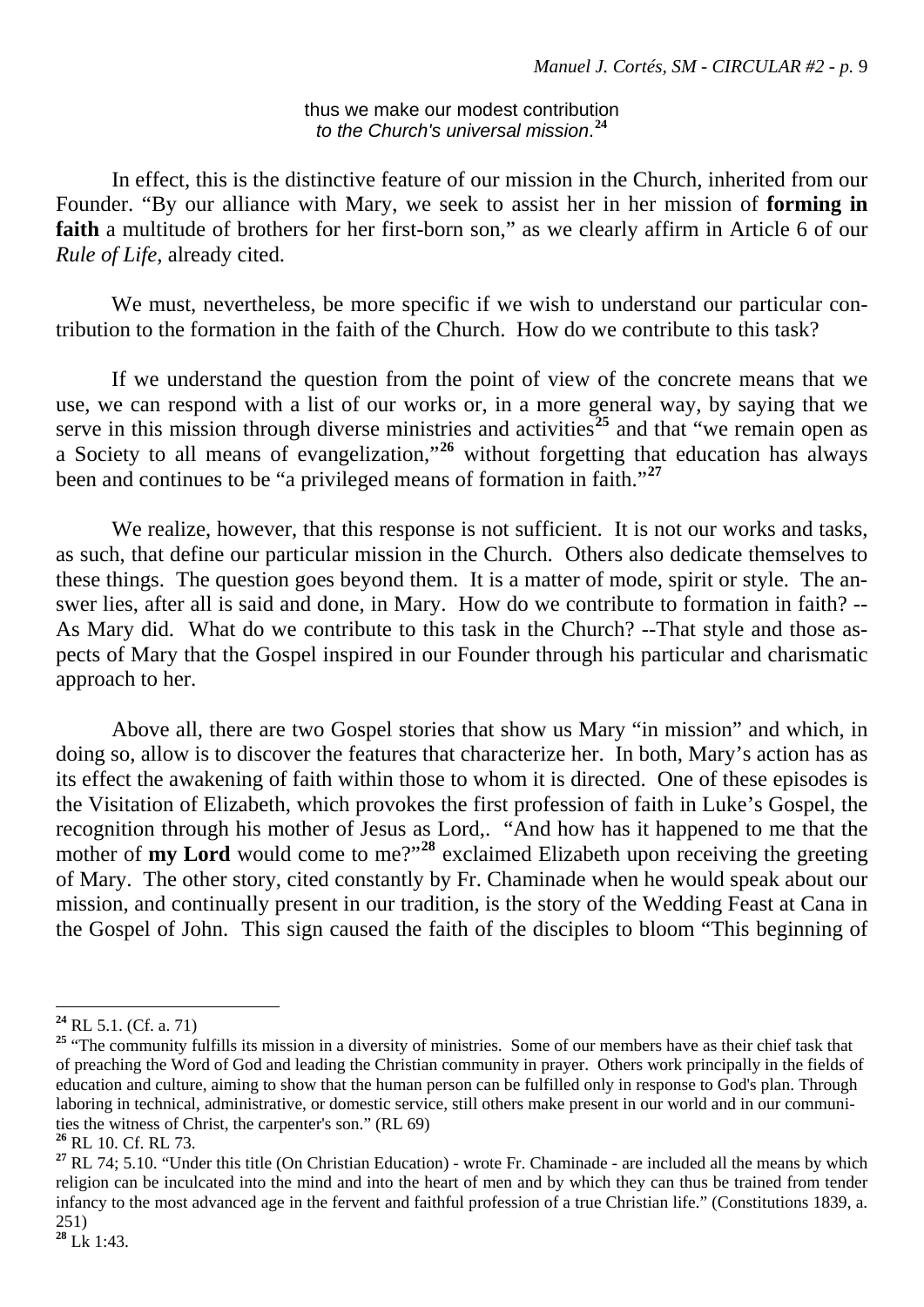His signs Jesus did in Cana of Galilee, and manifested His glory, and **His disciples believed**  in Him."<sup>[29](#page-11-0)</sup> the evangelist tells us.

In order to answer thoroughly the question at hand, I suggest that you go back once again to the last story mentioned,<sup>[30](#page-11-1)</sup> to Jn 2:1-12, in order ponder it from the perspective of the mission of Mary, a perspective that, in my judgment, is not too far from the perspective of the evangelist himself. We could say that, in this episode, the Beloved Disciple contemplates Mary in action, fulfilling the mission that Jesus entrusted to him at the "Hour" of redemption.

It is not out of place to understand it like this. In a certain way, the Gospel of John is a Gospel that can be read in reverse, from the back to the front. It is, perhaps, even more revealing to do it this way. In essence, between chapters two and twelve, the Jesus who speaks and acts is more like the risen Lord, than the Jesus of Nazareth. His miracles, few and well chosen, are seen not so much for their material value, but for that which they symbolize, as authentic "signs" of new times, opened up by the Pasch of the Lord when his "Hour" had come. The "first" among these signs, as the evangelist himself points out, is the sign of the Wedding at Cana. Occurring on the "third day" (v.1), once the group of disciples had been established, (1:35-51), it is a sign of what would occur on the other "third day," when the era of the Church would begin, a time of the superabundance of grace, a time to experience the fullness of the marriage of God with his people.

Reflecting on it this way, the story of the Wedding Feast of Cana shows us the woman and mother – Mary (and the Church) – in mission, and allows us to perceive the special nature of that mission, which, by vocation, is also ours as Marianists.

There are four elements, it seems to me, which define the nature of this mission: a presence that "anticipates"; compassionate and hopeful attention to poverty; zeal for faith – obedience to the Word of the Lord; and the witness of the community.

# *4.1. "A Presence that Anticipates"*

 "On the third day there was a wedding in Cana of Galilee, and the mother of Jesus **was there**; and both Jesus and His disciples were invited to the wedding."

I have always been surprised at the way this story begins. Mary is presented in a different way than are Jesus and his disciples. They were "invited"; the mother of Jesus "was there." She was a part of that wedding feast and her presence preceded that of Jesus and his disciples. After Jesus would manifest his glory, and the disciples would believe in him, she would then be united with them. But, before the "sign" occurred and opened the way to the

<span id="page-11-0"></span>**<sup>29</sup>** Jn 2:11.

<span id="page-11-1"></span><sup>&</sup>lt;sup>30</sup> Here there is no intention of ignoring the Visitation. Fr. Chaminade found in this mystery many seeds for contemplation of Mary as mediatrix and instrument of grace. He dedicated several sermons to this theme. These can also help us to penetrate into his Marian experience. (Cf. MW I, nn 414-422; 473-481; 506-512)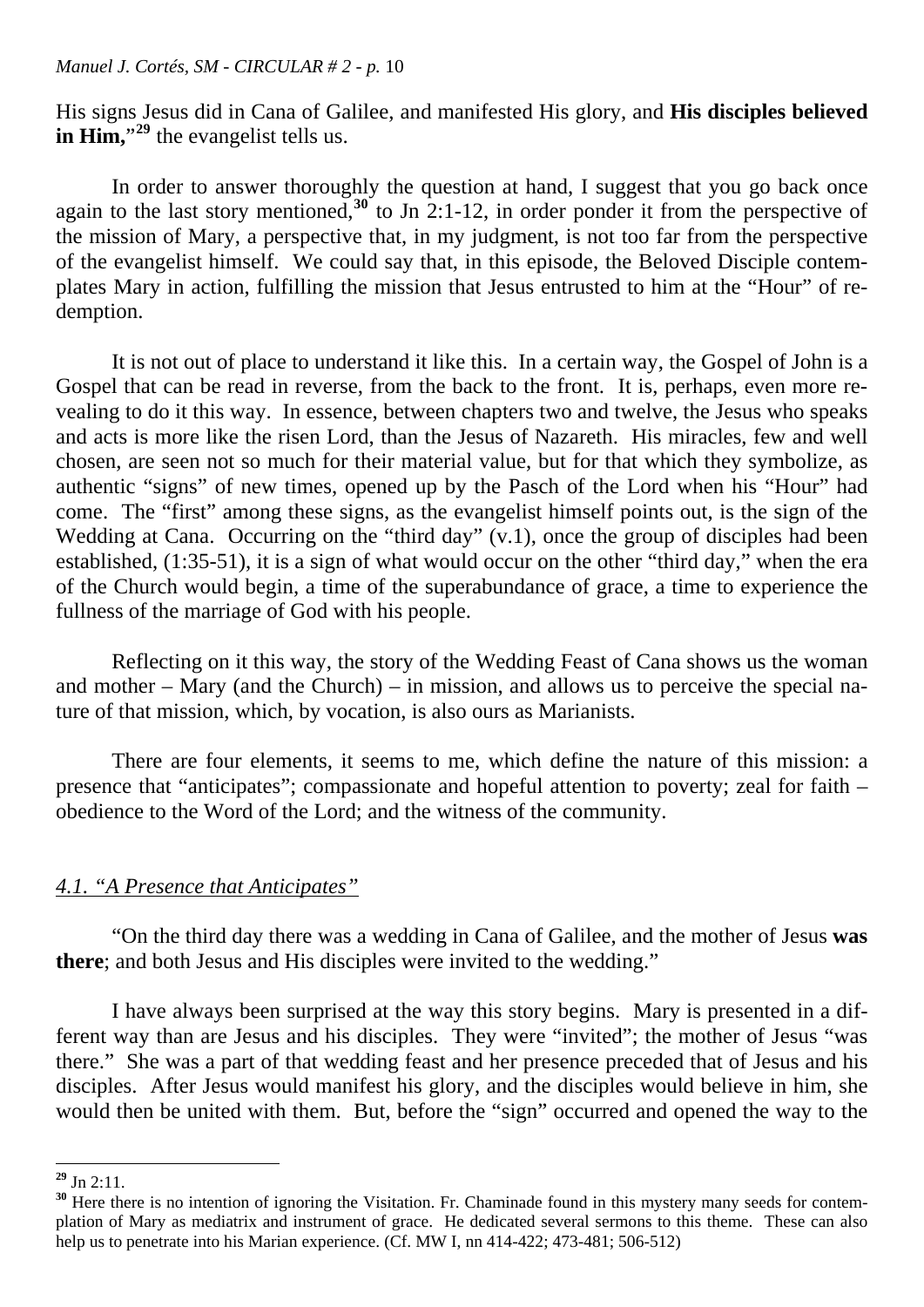feast of abundance, Mary "was there," in the midst of a wedding feast doomed for lack of wine.

If we stick simply to its literary form, the story allows us to see that Mary is not a stranger to that impending problem. She is not an outsider, does not have to be told. Her presence is not passive, like an invited guest. We see her in action. And, it is her action, from "within" the banquet, which saves it from being a disaster. If we now elevate this from the literal sense to the theological, we can say that the evangelist presents us Mary as belonging to the old covenant, which has become sterile, but she now emerges as the first believer in the new covenant. By virtue of her faith, her recognition of who Jesus is, the new covenant makes the old bear fruit.<sup>[31](#page-12-0)</sup> Thanks to her, who "was there," thanks to her faith, the presence of the Lord becomes active and changes the potential bad ending of the story into a story of bounty.

This prior "anticipatory" presence, which places Mary at the frontier between the old and the new, between a deprived humanity and the superabundance of the grace offered in Christ, should also be a trait of the presence of the Church in our world. It is necessary to be present in the world with and like Mary, so that from within the world might open its doors to the Redeemer, so as to cross the frontier of faith. Furthermore, this "anticipatory" presence is even more urgent as the world drifts further away from this frontier. The Church cannot fulfill its mission if, faced with the drifting away of the world, it turns in upon itself. The mother of Jesus "was there." To be there – where the world drifts further away from faith, is, therefore, one of the challenges for our mission.

One of those places is the world of culture, that vast composite of knowledge, values and habits, which form our human understanding of reality, in which we are inserted, and with which we must interact.<sup>[32](#page-12-1)</sup> Paul VI already spoke forcefully of "the split between the Gospel and culture" which is, "without a doubt, the drama of our time."<sup>[33](#page-12-2)</sup> "The new peoples, who do not know the Lord or who do not know him well so that they cannot recognize him as the Savior, are distant today, not so much from the geographical as rather from the cultural viewpoint," Benedict XVI recognized recently. "It is not oceans or immense distances that challenge the heralds of the Gospel but the boundaries resulting from an erroneous or superficial vision of God and man that stand between faith and human knowledge, faith and mod-

<span id="page-12-0"></span><sup>&</sup>lt;sup>31</sup> This perspective is also the same as at the scene of the Visitation in Luke. The presence and the greeting of Mary, bearer of the Lord, sanctify and fill the prophet and priest with joy.

<span id="page-12-1"></span><sup>&</sup>lt;sup>32</sup> "The word "culture" in its general sense indicates everything whereby man develops and perfects his many bodily and spiritual qualities; he strives by his knowledge and his labor, to bring the world itself under his control. He renders social life more human both in the family and the civic community, through improvement of customs and institutions. Throughout the course of time he expresses, communicates and conserves in his works, great spiritual experiences and desires that they might be of advantage to the progress of many, even of the whole human family. Thence it follows that human culture has necessarily a historical and social aspect and the word "culture" also often assumes a sociological and ethnological sense. According to this sense we speak of a plurality of cultures. Different styles of life and multiple scales of values arise from the diverse manner of using things, of laboring, of expressing oneself, of practicing religion, of forming customs, of establishing laws and juridic institutions of cultivating the sciences, the arts and beauty. Thus the customs handed down to it form the patrimony proper to each human community. It is also in this way that there is formed the definite, historical milieu which enfolds the man of every nation and age and from which he draws the values which permit him to promote civilization." (GS 53)

<span id="page-12-2"></span>**<sup>33</sup>** *Evangelii nuntiandi,* n. 20.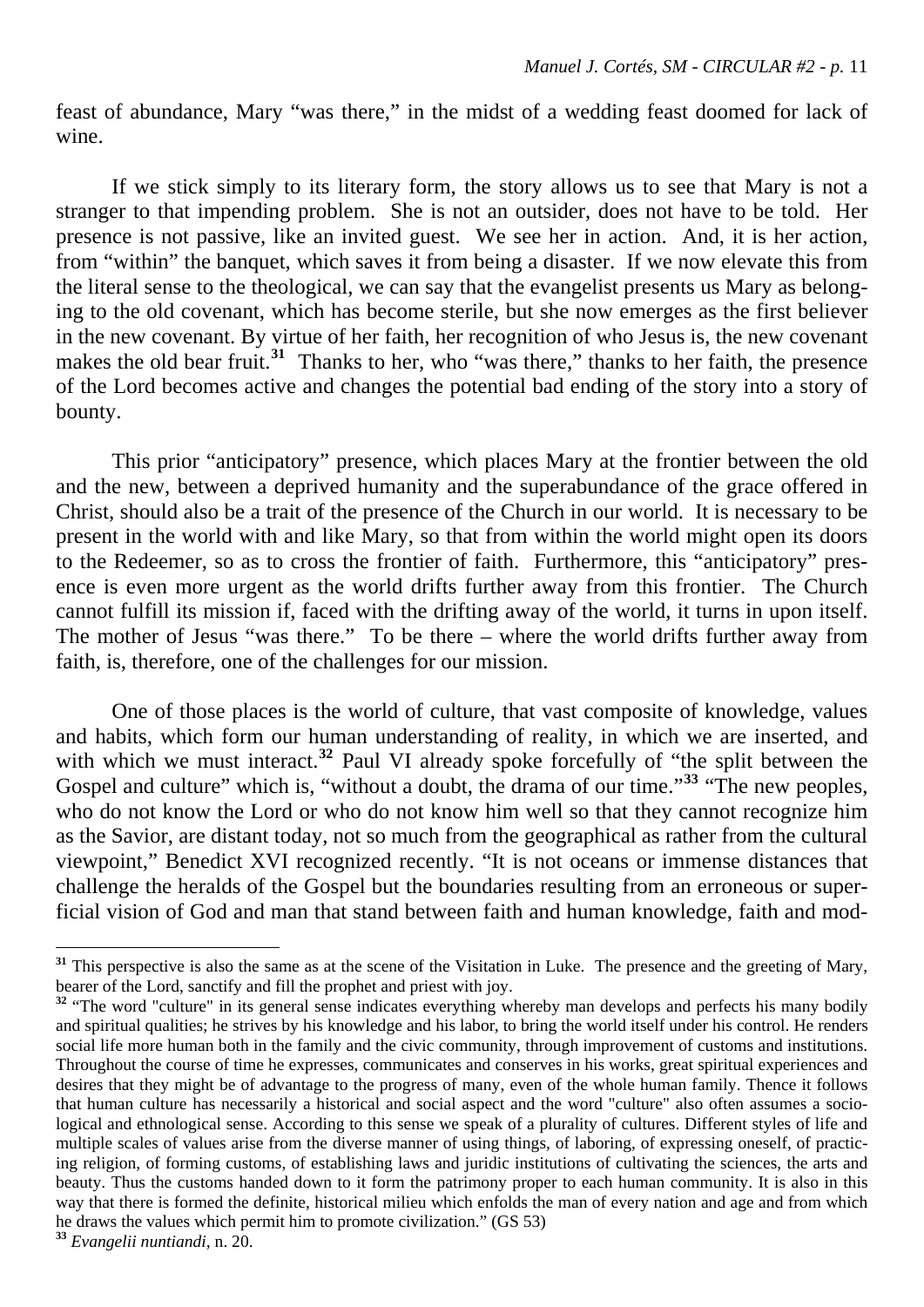ern science, faith and the commitment to justice. The Church thus urgently needs people with a deep and sound faith, a well-grounded culture and genuine human and social sensitivity; it needs religious and priests who dedicate their lives to being on these very frontiers to bear witness and to help people understand thus that there exists a profound harmony between faith and reason, between the Gospel spirit, the thirst for justice and initiatives for peace. Only in this way will it be possible to make the Lord's true face known to the many for whom he is still concealed or unrecognizable."<sup>[34](#page-13-0)</sup>

Sensitive by vocation and by tradition to this need, Marianists, who from our origins have always been present in institutions in which the culture educates and is transmitted, we feel a particular concern for this calling. As the last General Chapter said, we perceive the urgency to "open the world to faith," to "bridge the faith and culture chasm."<sup>[35](#page-13-1)</sup> "By contemplating Mary and following in the footsteps of our Founder, we too feel ourselves called to respond to the challenges of our world from within the perspective of the Incarnation. That is: 1) To act in the midst of the world, among its people, inserted in their reality, and to discern the opportunities that each society and culture offers toward the development of a renewed faith; 2) To become particularly concerned with the relationships between faith and culture, and to be convinced that the Christian experience liberates the person and contributes to an authentic progress of societies; 3) To utilize in our mission all of those means which form the social and cultural fabric of the society in which we live, especially those which contribute to the education and formation of the whole person."<sup>[36](#page-13-2)</sup>

 This feature has always given the Marianist mission a character of openness to the world which surrounds us, to which we belong and in which we are engaged in an attitude of dialogue, and not of condemnation, of collaboration and not of systematic opposition.**[37](#page-13-3)**

<span id="page-13-2"></span><span id="page-13-1"></span>**<sup>36</sup>** MM 22.

<span id="page-13-0"></span>**<sup>34</sup>** *From the discourse that Benedict XVI directed to the 35th General Congregation of the Society of Jesus on Thursday, February 21, 2008*.

It is worthwhile to complement these words with the words of Cardinal Poupard, the President of the Pontifical Council of Culture, in a conference given to the Spanish University Foundation on May 28, 2001 in Madrid. Speaking of the response of the Church to the challenges of modernity, he said: "I would like nevertheless, to point out a task that strikes me as being of capital importance. It has been written that the crisis we suffer from these days is not a crisis of faith, but one of culture. It is necessary therefore a commitment ourselves bravely, creatively and determined in the field of culture. For reasons that would be too long to enumerate now, there has been a drop in the number of Catholics in the field of culture, art and literary creation, abandoning these things for deficient positions and anthropological models. The Church in Europe, and Spain is no exception, has experienced an "intellectual upheaval" like it has not suffered in quite some time, and finds itself devoid of figures capable of offering and alternative cultural response." To this he added a warning that, in my judgment, is very important for the Church today: "It does not have to do with a culture of a ghetto, closed or hostile to the surrounding culture, but with decisively assuming the culture of our time in order to transform it from within, following the example of the Fathers of the Church. This is not about creating centers of *Catholic culture*, but *Catholic centers* of culture." (Ecclesia [2001] p. 1209) **<sup>35</sup>** MM 16.

<span id="page-13-3"></span><sup>&</sup>lt;sup>37</sup> This ought to be, on the other hand, the style of the Church, just as it is in the spirit that underlies the documents of Vatican II. "A wave of affection and admiration flowed from the council over the modern world of humanity. Errors were condemned, indeed, because charity demanded this no less than did truth, but for the persons themselves there was only warning, respect and love. Instead of depressing diagnoses, encouraging remedies; instead of direful prognostics, messages of trust issued from the council to the present-day world. The modern world's values were not only respected but honored, its efforts approved, its aspirations purified and blessed."

<sup>(</sup>Paul VI, *Discourse at the Closing of the Second Vatican Council,* December 7, 1965, n.9)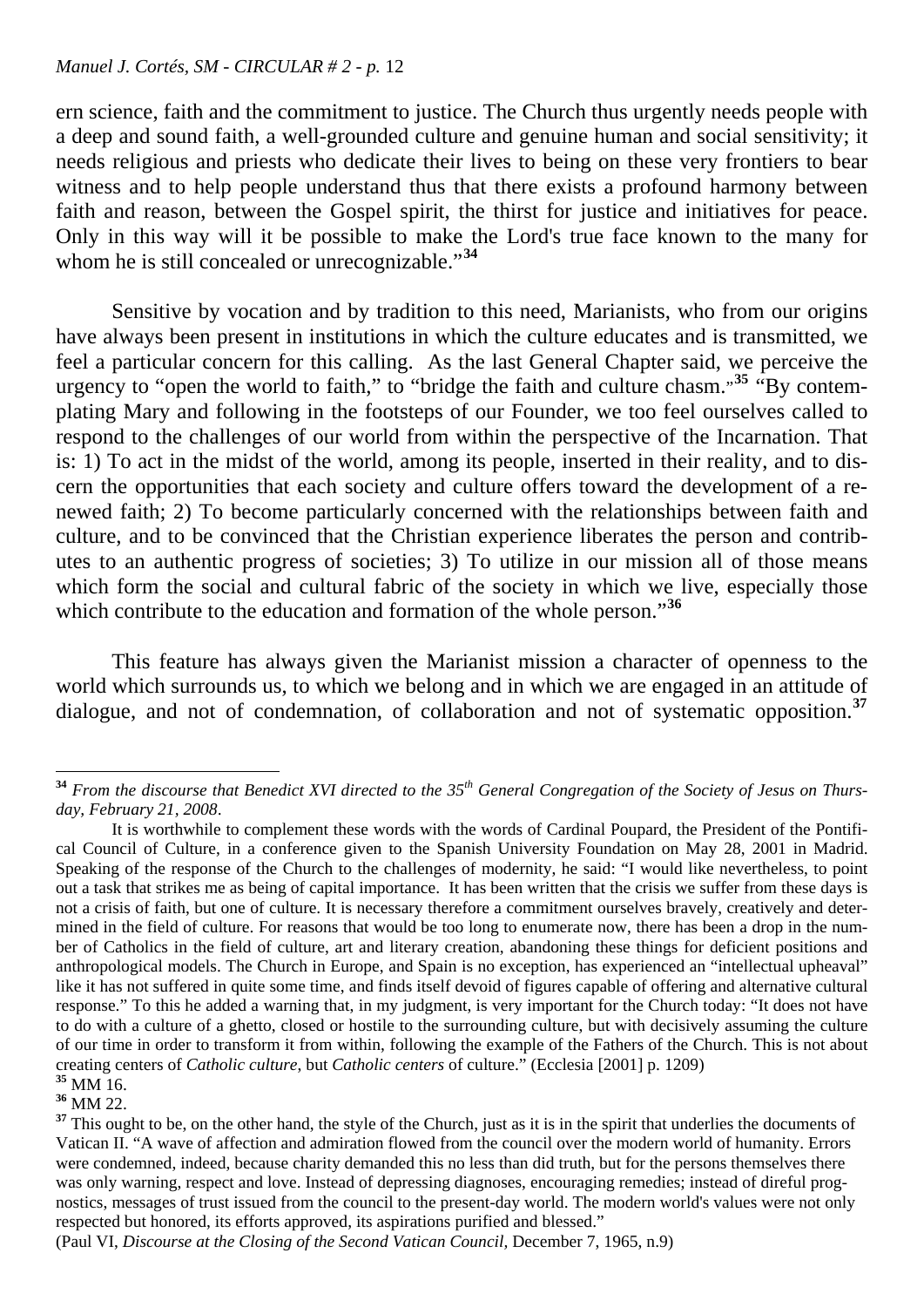"Like Christ, the Word Incarnate, we strive to be at one with the people of our time."**[38](#page-14-0)** "Each of our communities can receive support and enrichment from its environment. We are happy to welcome those who live around us to share our faith, friendship, and hospitality. In this way we seek to penetrate our time and place with the spirit of the Gospel."**[39](#page-14-1)** These are words from our *Rule of Life* by which we can understand and live out that "anticipatory" presence of Mary, so that the doors of the reality of our world and our history may be opened to the Lord's work.

 We cannot forget, nevertheless, that this "being there," this insertion, has its risks, its dangers, from which we do not always know how to escape. To be *in* the world without being *of* the world demands a difficult balance. Aware of this difficulty, Fr. Chaminade, after speaking in the Constitutions about the two principle objects of the Society, "religious perfection" and "working *in the world* for the salvation of souls," as well as how, as a result, our life is nourished by action and contemplation, added: "But, because it happens too often that the employments of the active life expose those who are engaged in them to the contagion of the world, the Society regards as third object of its Constitutions the rules of precaution and of reserve that tend continually to fortify the religious against relaxation."**[40](#page-14-2)** Living on the cultural frontiers of faith demands of us a serious commitment to keep faith alive and remain faithful. The *Rule of Life*, in line with the concern of the Founder, after affirming, as we have seen, that "we strive to be at one with the people of our time," adds: "However, we remember the Lord's warning to remain vigilant so that the norms, customs, and habits of the world will not tarnish or weaken the power of his word. … The more attentive our watchfulness, the greater our apostolic boldness."**[41](#page-14-3)** Without a deep and consistent faith, like Mary's, our "being there" would not be meaningful. It would be a diluted presence that did not point to the Lord; that did not anticipate Him. It would not be "anticipatory."

# *4.2. Compassionate and Hopeful Attention to Poverty*

"When the wine was finished, Jesus' mother said to him, "They have no more wine."

 Mary's presence is watchful and attentive, like that of a believer. Her faith shines light on the new reality that surrounds her and gives her gaze a unique penetration. It makes her clairvoyant. In this way she perceives true deficiencies, those that would prevent the wedding from concluding with a good banquet; those, in short, which prevent the Reign of God from being made manifest in all its glory.

At the same time, her presence is "com-passionate," in other words, lived in the solidarity of "suffering-with." Deficiencies awaken in her the memory of her own needs. She, too, is lacking, poor. But, along with being "compassionate" she is also "hopeful," open to hope, because she experienced in her own flesh how the Lord turns poverty into wealth

<sup>&</sup>lt;u>.</u> **<sup>38</sup>** RL 11.

<span id="page-14-1"></span><span id="page-14-0"></span>**<sup>39</sup>** RL 43.

<span id="page-14-2"></span>**<sup>40</sup>** Const. 1839, a.1-3.

<span id="page-14-3"></span>**<sup>41</sup>** RL 11. It would be good to recall Circular #8 of Fr. José María Salaverri –*Incarnation and Vigilance* (December 8, 1984) - which deals with this article of the *Rule of Life*.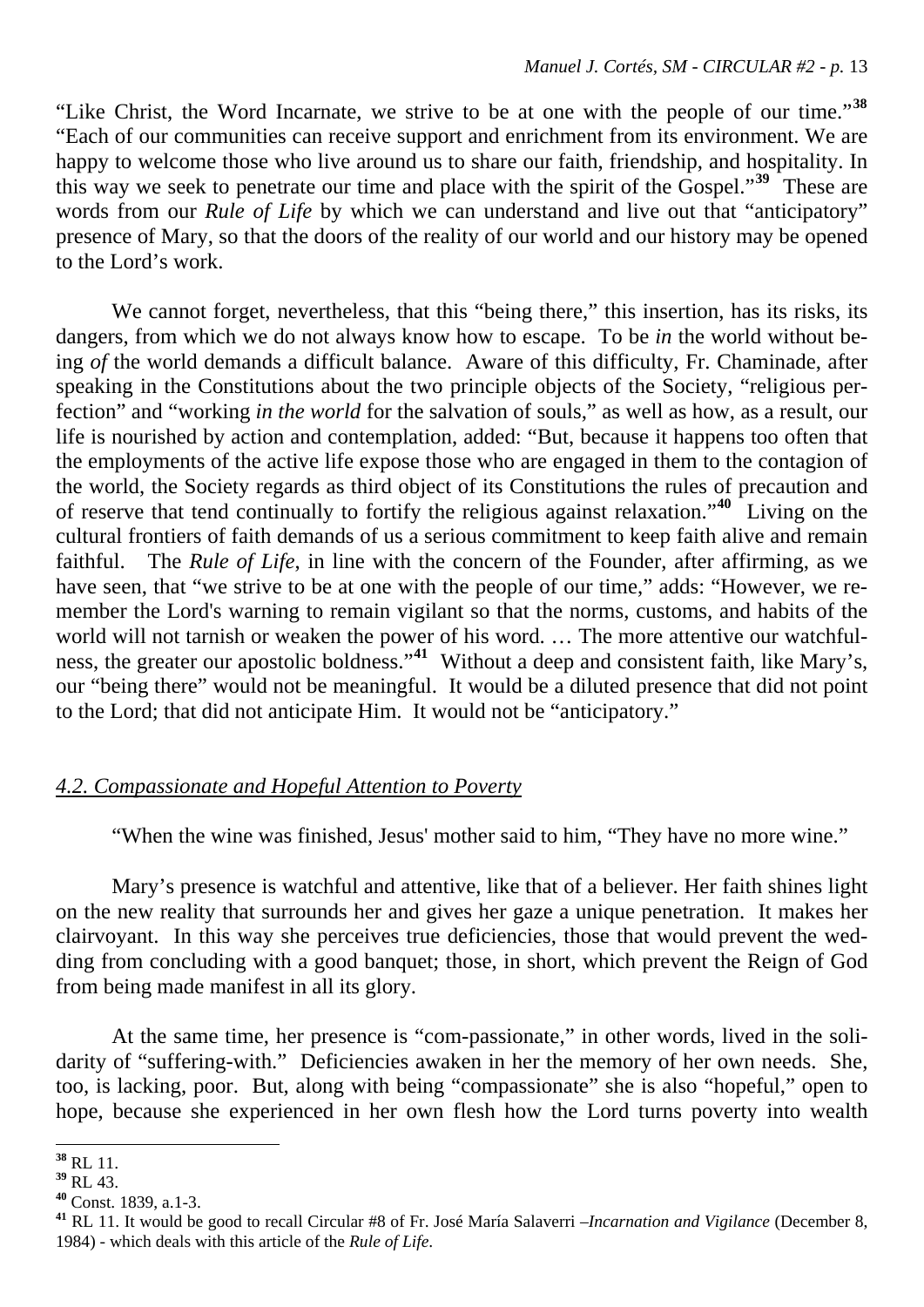when, by faith, she abandoned herself into His hands. Therefore, she addresses him: "They have no wine."

The last General Chapter, in these times when deficiencies near and far, whether social, ecclesial, or congregational, become more evident to us, invited us to contemplate Mary from this perspective. "Personally, Mary sensed a radical poverty in her virginity. She felt her emptiness. She was not yet fruitful as others expected her to be. No wonder then, that she would eventually sing, 'The Lord has looked upon my lowliness.' She was also unsullied by experience, opening her to believe that 'nothing is impossible with God.' It was precisely this kind of poverty and openness that God was seeking to do a 'new thing,' to create a new humanity. He looks on her and finds exactly what he needs, a fertile virginity. God does fulfill his promises to her ancestors but in a way never before experienced in Israel. He fills her emptiness with his own divine life… When we are discouraged … let us place our poverty before God, as Mary did, and ask him to do "a new thing" in us."**[42](#page-15-0)**Out of this experience springs her song of the Magnificat.

that special Marian sensitivity for what is lacking and for those who suffer. "The joys and the hopes, the griefs and the anxieties of the men of this age, especially those who are poor or in any way afflicted - these are the joys and hopes, the griefs and anxieties of the followers of Christ. Indeed, nothing genuinely human fails to raise an echo in their hearts."**[43](#page-15-1)** These words from the beginning of *Gaudium et spes* express the identification of the Church with the attitude of Mary which we have just pondered. Identified with her, the Church understands that its mission in the world occurs by being present in it with

In the "banquet" of our world, needs are clear and abundant. It does not take deep analysis to realize the need that our humanity has for all those signs of the Kingdom that occur with the coming of the Son of God to the world: peace, justice, brotherhood, forgiveness, reconciliation, solidarity, respect for the life and dignity of every human person ... in a word, the love that comes from the Father. The Church, present in the world, is aware of these shortcomings and cannot fail to be so. It cannot but feel concern for them, as Mary did. Because it is at the service of the Kingdom for humanity, it cares deeply about humanity.

The Second Vatican Council, in its entirety, was an exercise of this Marian presence of the Church in the midst of the world, attentive to what is human, sensitive to human needs. At the conclusion of the Council, Paul VI affirmed: "Never before perhaps, so much as on this occasion, has the Church felt the need to know, to draw near to, to understand, to penetrate, serve and evangelize the society in which she lives; and to get to grips with it, almost to catch up with it, in its rapid and continuous change. This attitude, a response to the distances and ruptures we have witnessed over recent centuries, in the last century and in our own especially, between the Church and secular society—this attitude has been strongly and unceasingly at work in the council, **always inspired by the essential salvific mission of the Church**; so much so that some have been inclined to suspect that an easy-going and excessive responsiveness to the outside world, to passing events, cultural fashions, temporary

<sup>1</sup> **<sup>42</sup>** MM 9-10.

<span id="page-15-1"></span><span id="page-15-0"></span>**<sup>43</sup>** GS 1.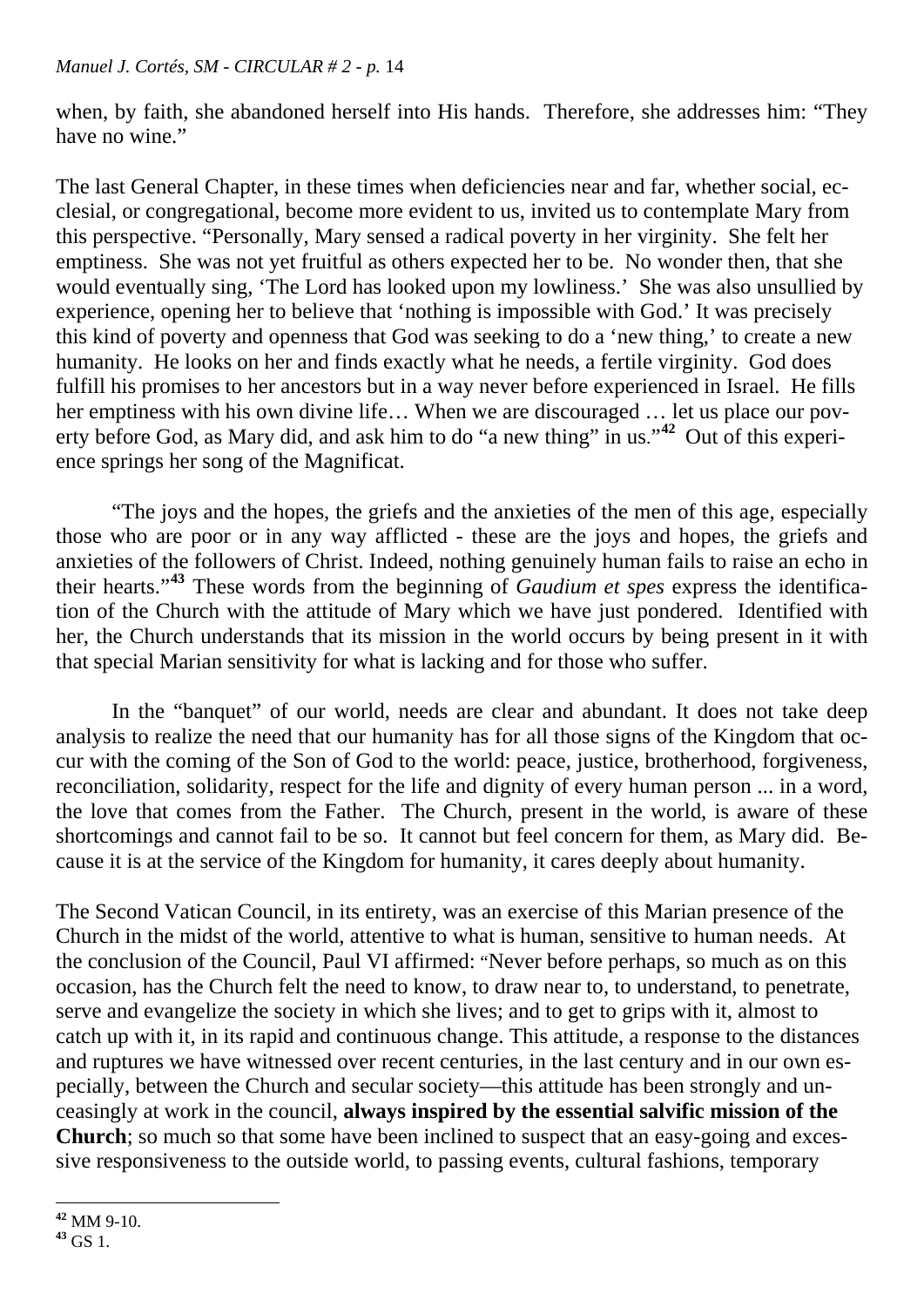needs, an alien way of thinking...may have swayed persons and acts of the ecumenical synod, at the expense of the fidelity which is due to tradition, and this to the detriment of the religious orientation of the council itself….. We prefer to point out how charity has been the principal religious feature of this council. Now, no one can reprove as want of religion or infidelity to the Gospel such a basic orientation, when we recall that it is Christ Himself who taught us that love for our brothers is the distinctive mark of His disciples …" And he adds later on*: "*The ancient story of the Samaritan has been the model of the spirituality of the Council. **A feeling of boundless sympathy has permeated the whole of it. The attention of our council has been absorbed by the discovery of human needs (and these needs grow in proportion to the greatness of the son of the earth)."** And, alluding to the confrontation with atheistic humanism he concludes: "But we call upon those who term themselves modern humanists, and who have renounced the transcendent value of the highest realities, to give the council credit at least for one quality and to recognize our own new type of humanism: **we, too,** in fact, we more than any others, **honor mankind**!*"***[44](#page-16-0)**

This sensibility of the Church, entirely Marian, which was strongly manifest in the spirit of the Council, passed on to our current *Rule of Life* introducing into our missionary tradition the concern and commitment for building up the Kingdom amidst the deficiencies of our society and our world, through justice, peace and reconciliation. This is a concern and work that opens us up to "sym-pathize," with the "sympathy" that Paul VI speaks about, and join forces with all those who, like us, share this concern and commitment.

> In order to attain this objective we work at the direct proclamation of the gospel and also at the enrichment of culture and the transformation of society in accord with the message of salvation. Faith leads us and the apostles we form to conversion of heart and to unity with those who struggle for justice, freedom, and dignity; it moves us always to work for peace through reconciliation and healing of peoples and communities.**[45](#page-16-1)**

 This preceding article, belonging to Book I of the *Rule*, has its subsequent development in articles 5.16 to 5.20 of Book II, which I will not cite, for reasons of space, but the reading of which I highly recommend in order to grasp the full scope of this fundamental element of our mission today.

 In order to be Marian, our active attention to the deficiencies of our world must be in solidarity. Fortunately there are plenty – although not enough – of people in the Church and in the world who are sensitive to its needs and become actively engaged in the commitment toward overcoming them. Yet, few do this by actually living in solidarity; there are plenty of

<span id="page-16-0"></span>**<sup>44</sup>** *Discourse at the closing of Vatican II,* December 7, 1965, nn 6-8.

<span id="page-16-1"></span>**<sup>45</sup>** RL 72.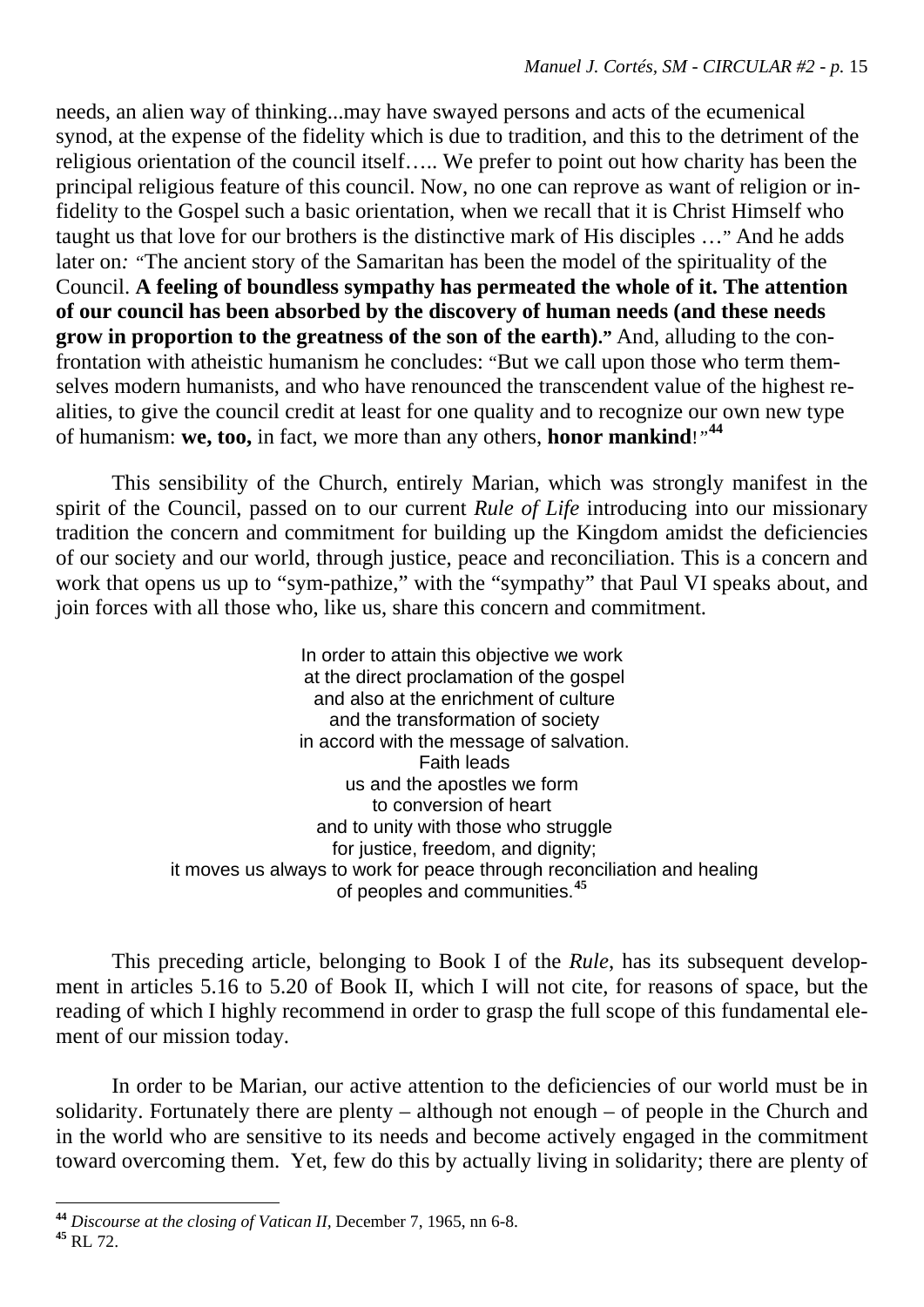sensitized people who remain "outside the needy reality," while few are incarnated within it; plenty are disposed to act as "fathers" coming from the outside, but few act as "brothers" from within. But we are called to place ourselves in our world in solidarity with the poor and those who suffer. This stems directly from our vow of poverty. By the vow we seek "to be sensitive to the sufferings and misery of others; we cultivate a special love for the poor, share our resources with them, and offer our personal talents to work tog[e](#page-17-0)ther with them. Thus we commit ourselves to help build a society that is just and fraternal."**[46](#page-17-0)**

wine" - but in the midst of it, we will be able to open the path to hope. One must also be hopeful, filled with true hope, something our world today especially needs. In the face of needs, there are many who denounce and few who announce; there are plenty who feed on false hopes and few who point to the way of truth. People of today de-mand that we "give reason to the hope we have."<sup>[47](#page-17-1)</sup> They need that, like Mary, we contribute by our very presence the profound and personal experience of a God who is superabundant in love, who "looks upon the lowliness of His servant" and is capable of "doing great things with her"; an experience of the God of Hope, lived as she lived it, not as something singular of her own, aimed at her own personal enjoyment, but as good news to the humble, the poor and the thirsty, for human need. Without this personal experience of the God of faithful mercy, our action, though it may be based on solidarity, becomes sterile in the long run. From this experience, with Mary, we do not merely observe poverty - "they have no

# *Note regarding our commitment in favor of Justice and Peace*

*As we have seen, our* Rule of Life *considers this important in our mission. For its part, since Vatican II the Church has been calling for this in a particular way from religious life, appealing to that particular sensibility toward the poor which has always characterized it, and to the vow of poverty itself. [48](#page-17-2) But, despite the fact that this attention to the poor and suffering has been a constant in the fundamental charisms of religious institutes throughout the history of the Church – and ours is no exception[49](#page-17-3) – this concrete task has not yet been integrated into our mission as it should be. There are people and communities who do not even try, using the excuse that it is a later addition, a recent fashion, that it does not belong to our Marianist missionary tradition. Is this a lack of interest or sensitivity? I do not think so. A lack of formation? ...Perhaps.* 

<sup>1</sup> **<sup>46</sup>** RL 27.

<span id="page-17-1"></span><span id="page-17-0"></span>**<sup>47</sup>** 1Pt 3:15.

<span id="page-17-2"></span>**<sup>48</sup>** See, for example, *Vita consecrata*, nn 82 and 102.

<span id="page-17-3"></span><sup>&</sup>lt;sup>49</sup> Simply consider the life of our Founder, his attention to the chimneysweeps, the "street children" of his time, to the marginalize women, or those cast out, and his preference for the "the poorest and youngest children" (*Const. 1839,* a. 253), in other words, those with the most needs, his preference for the prioritization of primary education, the truly needy in the marginalized world of his day. Along the same lines, the *Rule of Life* reminds us that "all apostolic works of the Society should be open to the less favored" (a. 2.11) and "In considering new apostolic activities, a certain priority should be given to those directed toward the poor and those which involve a more direct sharing in their life." (a. 2.17)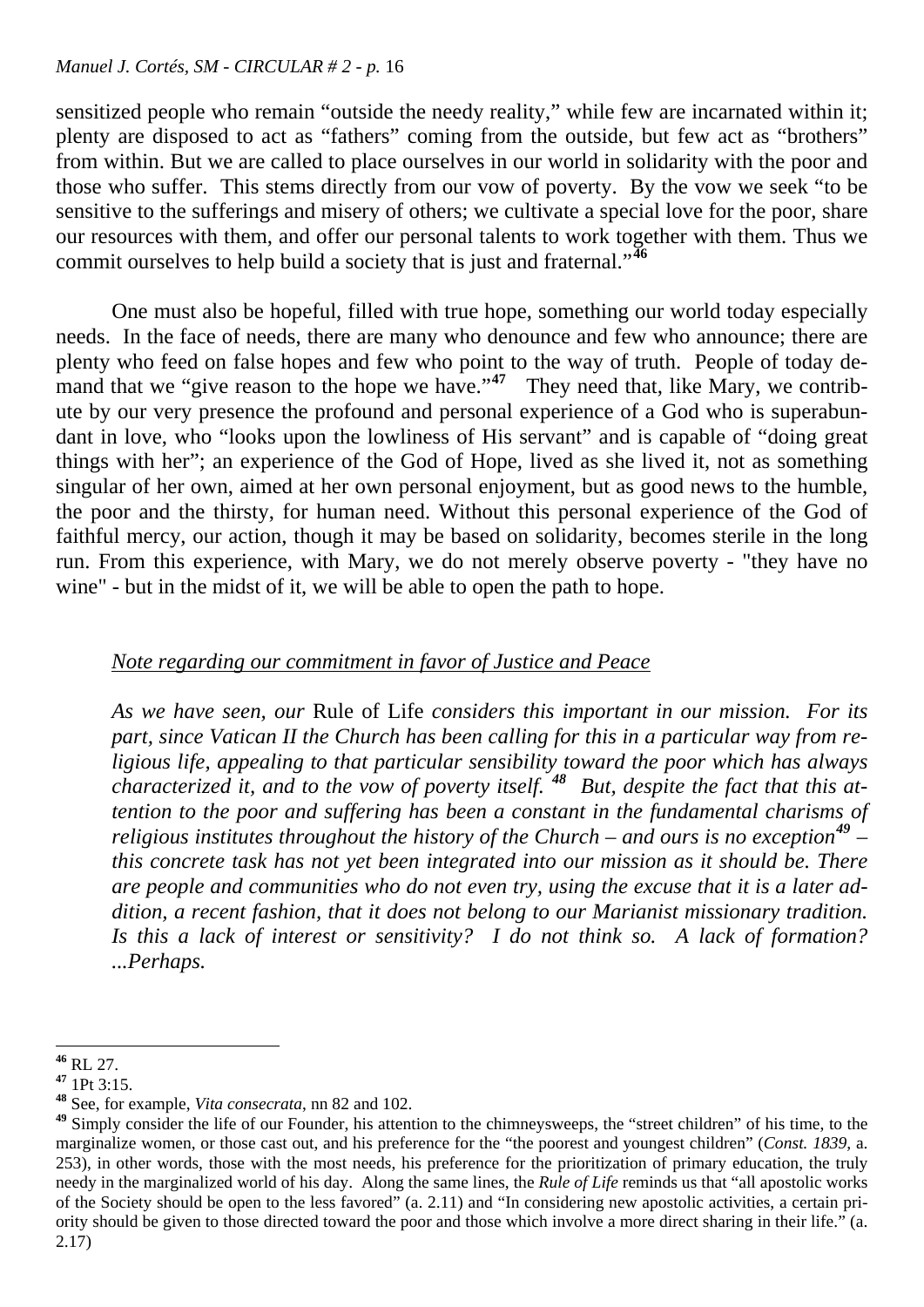*It is true that these missionary accents, stemming from the Council, are new in the history of our Constitutions. Therefore, in order to assimilate them, we need to open ourselves up in a new way to the world, a way to which, perhaps, we are not accustomed. Thus, we need formation, not only intellectual, but also spiritual and pastoral, along with concrete actions that will give this commitment shape and create tradition. The last several General Chapters, following the* Rule of Life, *have continually reminded us of this. We must commit ourselves and help one another in this struggle.* 

# *4.3. Zeal for Faith-Obedience to the Word of the Lord*

1

"His mother said to the servants: 'Do whatever He tells you.'"

 With these words, Mary opened the deficiency up to true hope -- the lack of wine to the possibility of enjoying the better wine. What is even more important is that she makes it possible for the glory of Christ to be made manifest so that he could be recognized as Lord, as Savior, and as the one, true hope.

It is interesting to note that, although the words of Mary assume and bear the believer's implicit recognition of the lordship of Jesus on her part, they neither explicitate it nor begin with an explicit expounding of this lordship. Mary's words are, simply and straightforwardly, a call for obedience to His word.

Here we can also understand this action of Mary as coming from her own personal experience. She directs herself to the "servants," perhaps because she recognizes in them her own condition as "Handmaid of the Lord," and she guides them with an order in which it is not very difficult to discover the echo of her "Let it be done to me according to your word," through which God entered her life and her being, transforming her barren human virginity into divine motherhood. Mary knows by her own experience that there is no manifestation of God without obedience to his word; that faith-obedience is a prior condition in order for one to be able to enter into the grace of faith-recognition.<sup>[50](#page-18-0)</sup> Said another way, in order to have the experience of the Magnificat, it is necessary to go through the "yes" of the Annunciation. Therefore, she said to the "servants": "Do whatever He tells you."

The power to be able to cure humanity's needs, to rescue humanity from its deficiencies does not lie in our hands. Neither does it lie in Mary's hands, as she is poor and limited as we are. But, with Mary, we surely know who is capable, and the only thing that He is going to ask of us is to put at the disposal of His word our limitations and our poverty, in an act

<span id="page-18-0"></span>**<sup>50</sup>** This distinction between "faith-obedience" and "faith-recognition," which is based on the Gospel stories of the miracles of Jesus, is particularly evident in the Gospel of John, and involves an interval of time. Consider, for example, the case of the royal official (4:46-54), the story of the paralytic at the pool (5:1-15) or the man born blind (9:1- 38), the most evident of all as being a sign of access to the faith. Definitive confession of faith in Christ takes place after "His glory has been manifested" and this is manifested following an act of faith in Him and obedience to His word: return to your house; pick up your mat and walk; wash in the pool of Siloe. In this "interval of time" is inserted the catechumenal path of formation in the faith, which goes from conversion to Christ to the penetration and participation in the mysteries of redemption that He worked. (Cf. *Ad gentes,* nn 13-14)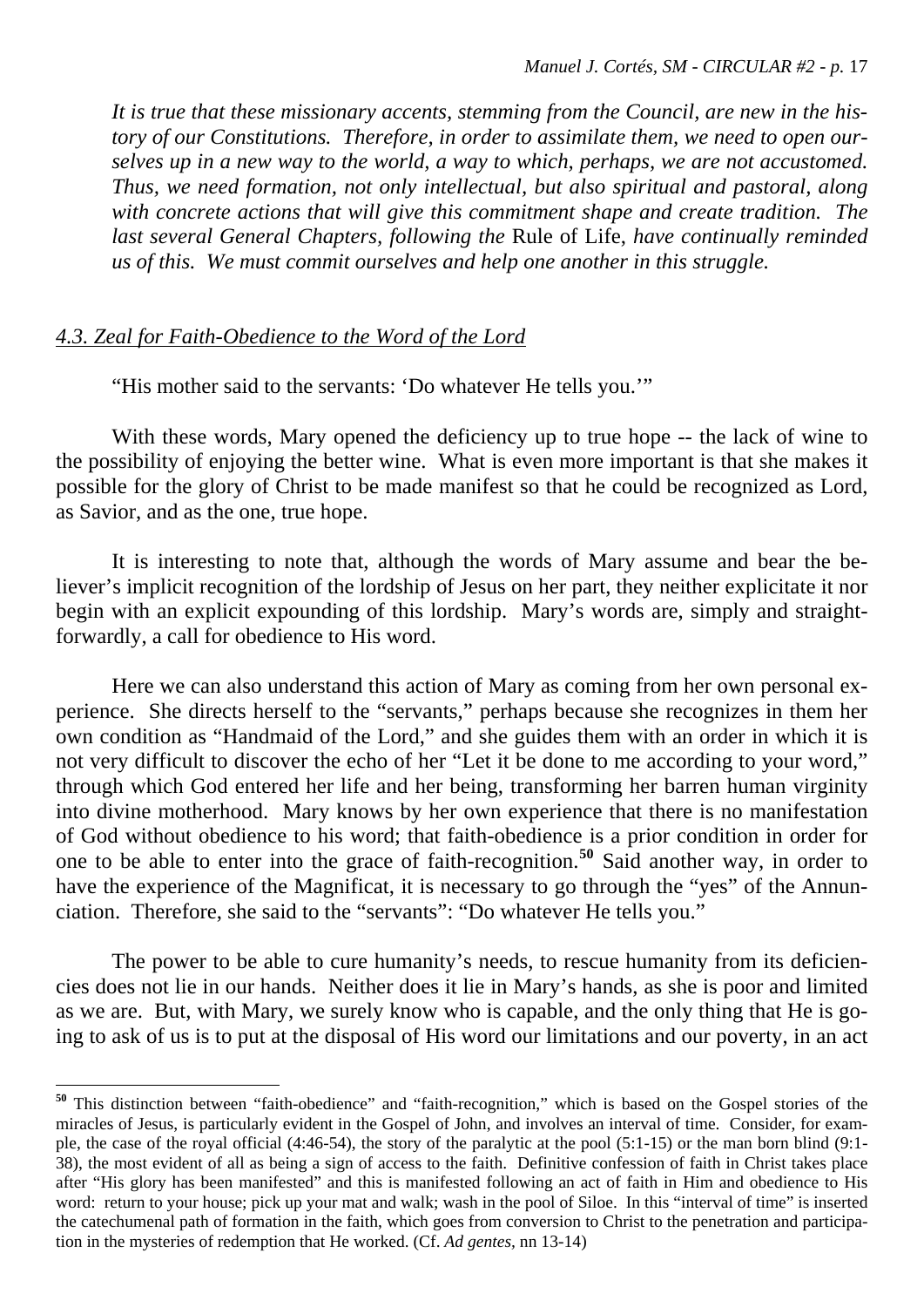of pure confidence, blind, naked, which relies solely on Him as the one reason, above all of our own. To fill the jars with water **by obedience to his word**, and fill them all the way up, waiting for wine; to cast out the fishing net when one has just spent the whole night without catching a single fish, simply **because He told you to do so**; to give up a piece of bread and a few fish that one might have for oneself **because He requires them** to feed five thousand; to roll away the tombstone **obeying His command** even though there will already be a stench… Thus, and only thus, through faith-obedience, the reality of our world remains open to the manifestation of the saving power of the Lord. "He thus revealed his glory, and his disciples put their faith in him."

Reflecting on this intervention of Mary at Cana, we see that her mission is to direct us, to bring us to Christ. But, as we already saw, she does not do it by giving explicit witness to Him, but by evoking faith-obedience to His word, in order that reality might open up to His manifestation and lead us to that authentic witness, which He gives of himself and of the Father through his works. Whoever does not listen and obey His words cannot have access to knowledge of Him because he does not allow Him to manifest Himself, so that He may reveal who He truly is.**[51](#page-19-0)** "The wine steward **did not know** where the wine came from; the "servants" **surely knew**."

 This passage about the Wedding Feast at Cana has a very special significance for us Marianists. It is also very significant for the whole Church, which, contemplating itself in Mary, recognizes in this passage its mission of leading the world to Christ, in whom humanity finds true salvation.**[52](#page-19-1)** Yet the particular meaning it holds for us is that it is from this intervention of Mary that Fr. Chaminade derived our *raison d'être* and our mission.

Fr. Chaminade's contemplation of the missionary action of Mary found its focus at this very moment – the moment in which she said: "Do whatever He tells you." He considered this to be "**the** apostolic moment" of Mary in the Gospel. His fixation on this moment was so great that it gave rise to our motto. "We, who come last of all, we who believe ourselves called in her struggle against the great heresy of this age, have taken as our motto, these words of the Blessed Virgin to the servants at Cana: *'Do whatever He tells you'*… Our work is far-reaching; it is magnificent. If it is universal, the reason is that we are missionaries of Mary, who has said to us: *'Do whatever He tells you!'* Indeed, every one of us is a missionary. To each of us the Blessed Virgin has given a mandate to work at the salvation of our brothers in the world."**[53](#page-19-2)** Certainly, therefore, in the thought of the Founder, the Society

<span id="page-19-0"></span>**<sup>51</sup>** As we know, this is a recurring theme in the Gospel of John. The road to faith passes through the acceptance of the testimony. Cf. 4:39-42; 5:31-45; 10:27-39; 12:37-50.

<span id="page-19-1"></span><sup>&</sup>lt;sup>52</sup> "In my first encyclical, in which I set forth the program of my Pontificate, I said that "the Church's fundamental function in every age, and particularly in ours, is to direct man's gaze, to point the awareness and experience of the whole of humanity toward the mystery of Christ." (John Paul II, *Redemptoris missio*, n.4) "Evangelization will also always contain - as the foundation, center, and at the same time, summit of its dynamism - a clear proclamation that, in Jesus Christ, the Son of God made man, who died and rose from the dead, salvation is offered to all men, as a gift of God's grace and mercy. And not an immanent salvation, meeting material or even spiritual needs, restricted to the framework of temporal existence and completely identified with temporal desires, hopes, affairs and struggles, but a salvation which exceeds all these limits in order to reach fulfillment in a communion with the one and only divine Absolute: a transcendent and eschatological salvation, which indeed has its beginning in this life but which is fulfilled in eternity." (Paul VI, *Evangelii nuntiandi*, n. 27)

<span id="page-19-2"></span>**<sup>53</sup>** MW II 81-82.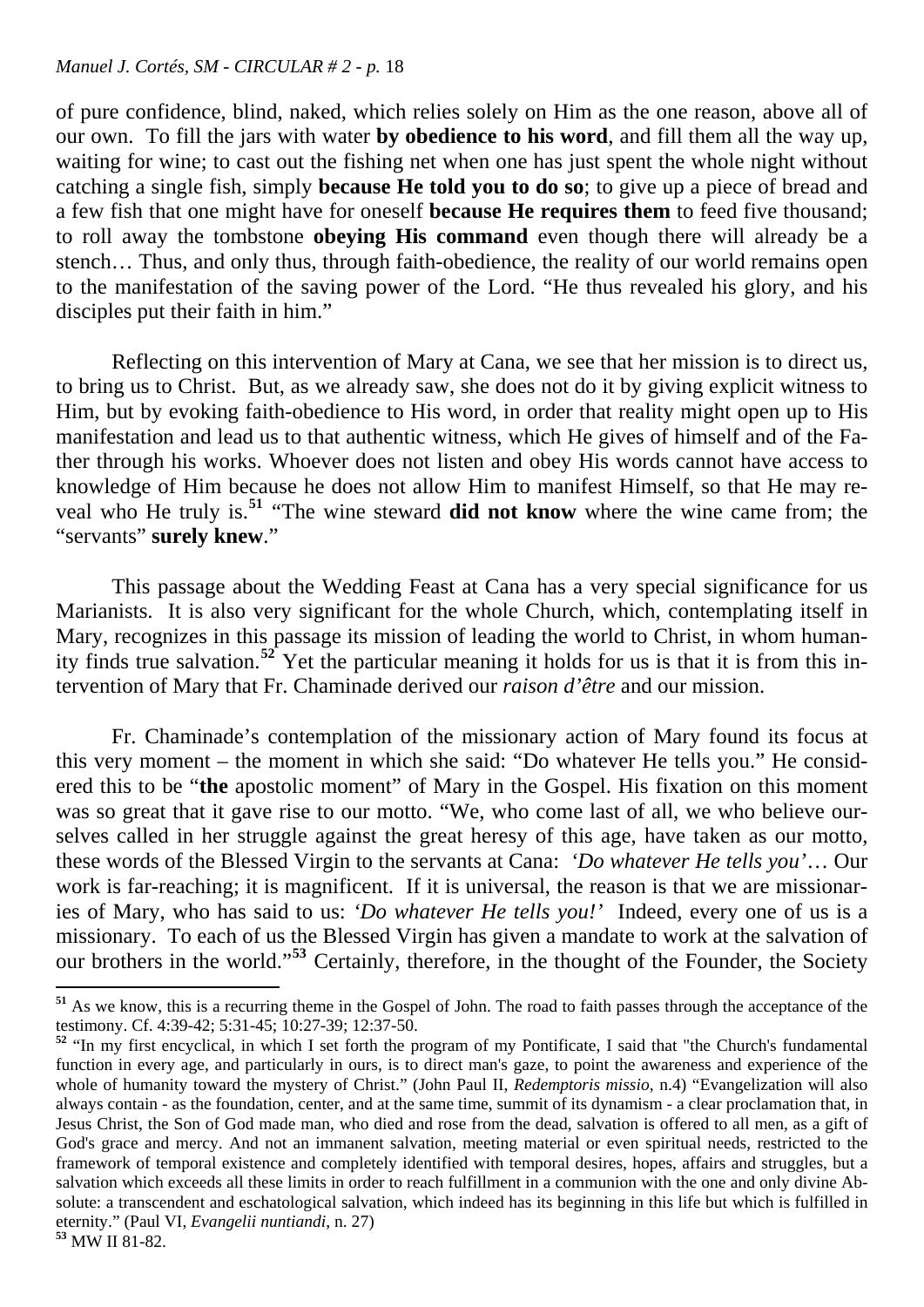exists in the world and in the Church precisely as a response to this command of Mary, as a corps of true "servants" under her orders. As a result, this will need to be a corps that is strongly armed with the spirit of unconditional faith-obedience to the word of the Lord, and totally dedicated to the mission of making it known in the world.

At the closing of the retreats in 1827, Fr. Chaminade said to the religious *"Do whatever He tells you.* These words were addressed by the Blessed Virgin to the servants at the wedding in Cana of Galilee, to which she and her Son had been invited…that is to say: do whatever He asks you to do, don't reason it out, even if it appears unreasonable. It is as if she had said: put your faith in Him. Well, these are also the words the Virgin addresses to us her sons: do whatever my Son tells you. But how will Jesus Christ speak to us? By faith. Listen with faith, call on faith for help and put its teachings into practice. Thus we will then be doing what Jesus tells us. The spirit of the Institute is a spirit of faith; we must go to God by faith. *This is the victory over the world – our faith (1Jn 5:4)*. The objectives of the Institute are: 1) the perfection of each religious; 2) the salvatio[n](#page-20-0) of our neighbor; 3) zeal for the glory of God. The means used for these purposes is faith."**[54](#page-20-0)**

Animated by this faith, we collaborate with Mary in her mission of evoking it in others. The target of Fr. Chaminade's missionary concern was the faithlessness that had developed in the society of his day. Such faithlessness had closed off the way to the manifestation of the Reign of God. "In our own day, the great prevailing heresy is religious indifference, which numbs the souls of men and reduces them to a state of torpid egoism and moral degeneration…the divine torch of faith is burning low and dying in the heart of Christianity…It seems that the time is near when we are to witness what has been foretold, a general defection and an all but universal apostasy."**[55](#page-20-1)** In these words, which describe his particular outlook on the world, we can see that what awakens his missionary response to this reality is not so much lack of knowledge of the Lord, but rather its cause: lack of faith. Hence he finds in Mary's action at Cana the perfect image of what he himself felt called to do: spread and educate in the faith; lead humanity back to religion; multiply Christians, men and women, who by their faith-obedience to the Lord make the "threatened banquet" possible. Decay into a state of "egoism and a morass of passions" can be transformed into the banquet of the Kingdom. It follows, therefore, that, as we have said, the Marianist mission is oriented completely towards formation in faith.

# *4.4. The Witness of the Community*

 "After this, Jesus went down to Capernaum with his mother, his brothers and his disciples. They did not remain there for many days."

 The first effect, and thereby, the first sign of the "wedding banquet" is the emergence of the community, the appearance in the world of a new fraternity, unifying and universal. Unifying because Jesus arrived at the old wedding feast with his disciples, His "new family,"

<span id="page-20-0"></span>**<sup>54</sup>** MW II 833-834.

<span id="page-20-1"></span>**<sup>55</sup>** *Letter to retreat Masters ...* (MW II 73)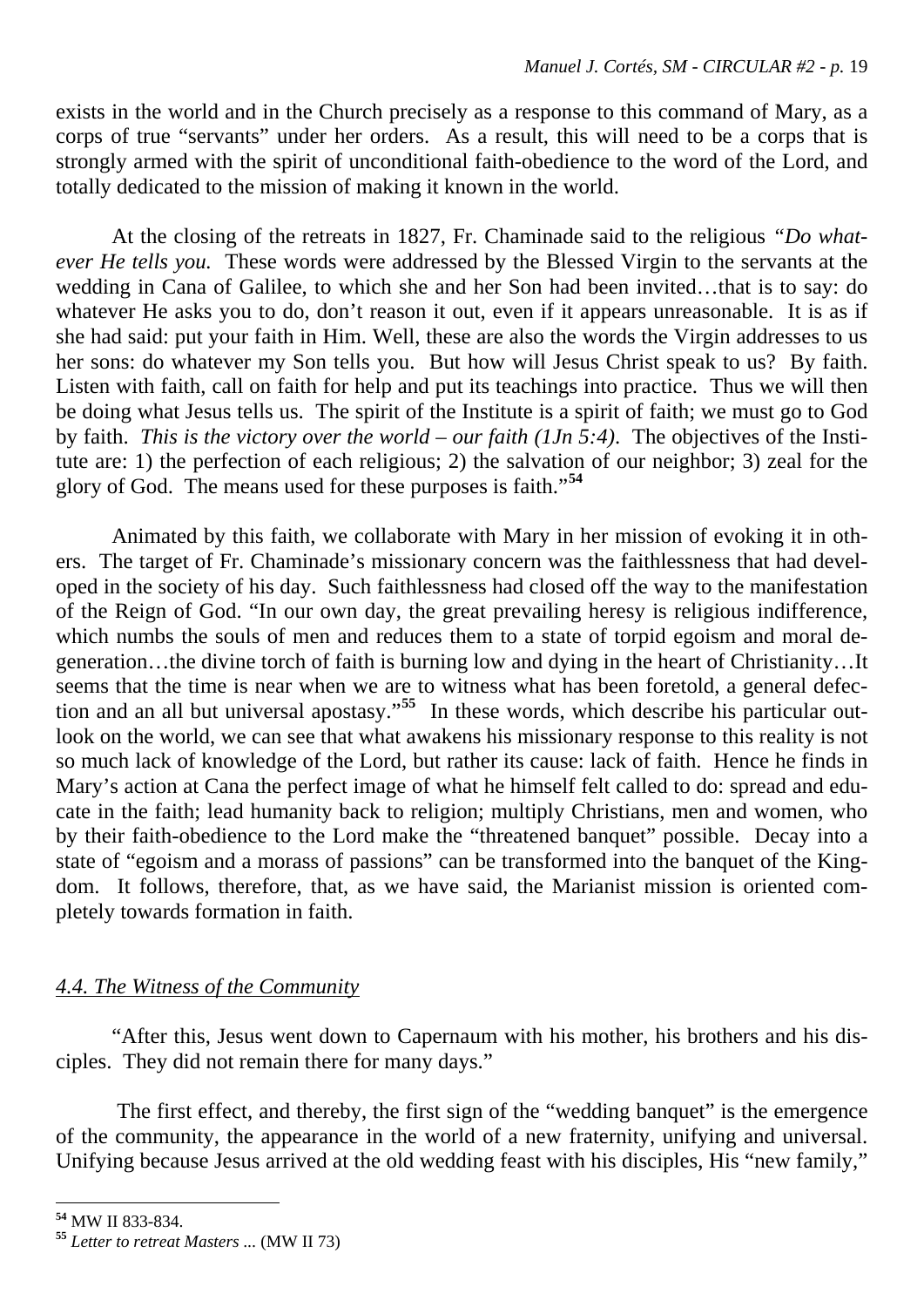which had been formed around Him prior to the "third day" which completed the week that began with the testimony of John the Baptist.**[56](#page-21-0)** He leaves from the new wedding banquet, having united this new family with his "old family," His mother and brothers. Along with being unified, the new community is geographically universal. It physically exists in a place, Capernaum*,* logically, but it is not to be enclosed in this place: "They did not remain there for many days."

 This last verse of the story of the Wedding Feast at Cana clearly refers to that first Christian community in Jerusalem,**[57](#page-21-1)** described by Luke in the Acts of the Apostles, to which the mother of Jesus and his brothers are united, to which the Lord continues "adding" those who are converted to Him.<sup>[58](#page-21-2)</sup> The new community offers the world witness to the "new banquet," in which there are no needy people since no one considers anything his own, because all is held in common, because communion reigns among them -- "they were of one heart and one mind."**[59](#page-21-3)**

Community is a reality consubstantial with the Gospel, an essential element whenever the gospel is present. Not only as a necessary context for cultivating and developing the Christian life, but also, and above all, in order to bear witness to it. Within this new brotherhood the transforming power of the word and of the active presence of the Lord are made manifest. We could say, alluding to the previous commentary about the Wedding [F](#page-21-4)east of Cana, that in a true Christian community, the Lord is His own witness to the world.**[60](#page-21-4)**

 "It is appropriate first of all," said Paul VI in his apostolic exhortation *Evangelii nuntiandi, "*to emphasize the following point: for the Church, the first means of evangelization is the witness of an authentically Christian life, given over to God **in a communion that nothing should destroy** and at the same time **given to one's neighbor** with limitless zeal. As we said recently to a group of lay people, 'Modern man listens more willingly to witnesses than to teachers, and if he does listen to teachers, it is because they are witnesses.'…it will be above all by her conduct and by her life that the Church will evangelize the world, in other words, by her living witness of fidelity to the Lord Jesus- the witness of poverty and detac[h](#page-21-5)-ment, of freedom in the face of the powers of this world, in short, the witness of sanctity."<sup>[61](#page-21-5)</sup>

1

<span id="page-21-3"></span>**<sup>59</sup>** Acts 4:32-35. Cf. 2:42-47.

<span id="page-21-0"></span>**<sup>56</sup>** Jn 1:19-28. From this testimony, the evangelist goes about describing the formation of the community based on encounters with Jesus which occurred "on the following day," and also on subsequent days. The sum of the days, from the day of the testimony of John until the Wedding at Cana, is seven, one week.

<span id="page-21-1"></span><sup>&</sup>lt;sup>57</sup> That the Gospel of John places this "first sign" of redemption, like the first Christian community, in Galilee, and not in Jerusalem, is one more demonstration, on the one hand, of his particular polemic with the Jewish world, which has rejected the salvation offered by God through Christ, and, on the other hand, of the "eccentric" character of his community in the Church. This eccentricity, which has its most clear manifestation in the pre-eminence given to the "Beloved Disciple," above Peter, is lived, nevertheless, in deep communion: "one flock, one Shepherd" (10:16). The sacerdotal prayer of Jesus manifests how the importance of communion is indispensable for the Christian. (17:1-26). The recognition in the Epilogue of Peter's mission as shepherd of the flock, expresses it de facto.

<span id="page-21-2"></span>**<sup>58</sup>** Acts 2:47.

<span id="page-21-4"></span>**<sup>60</sup>** "Where two or three are gathered in my name," says the Lord, "there am I in the midst of them." It is Christ, present among us, who gives inspiration and strength to community life and makes it a sign to those around us: "By this shall all know that you are my disciples, that you love one another." (RL 37)

<span id="page-21-5"></span>**<sup>61</sup>** *Evangelii nuntiandi*, n. 41. John Paul II, recalling these affirmations also wrote: "The witness of a Christian life is the first and irreplaceable form of mission … The first form of witness is the very life of the missionary, of the Chris-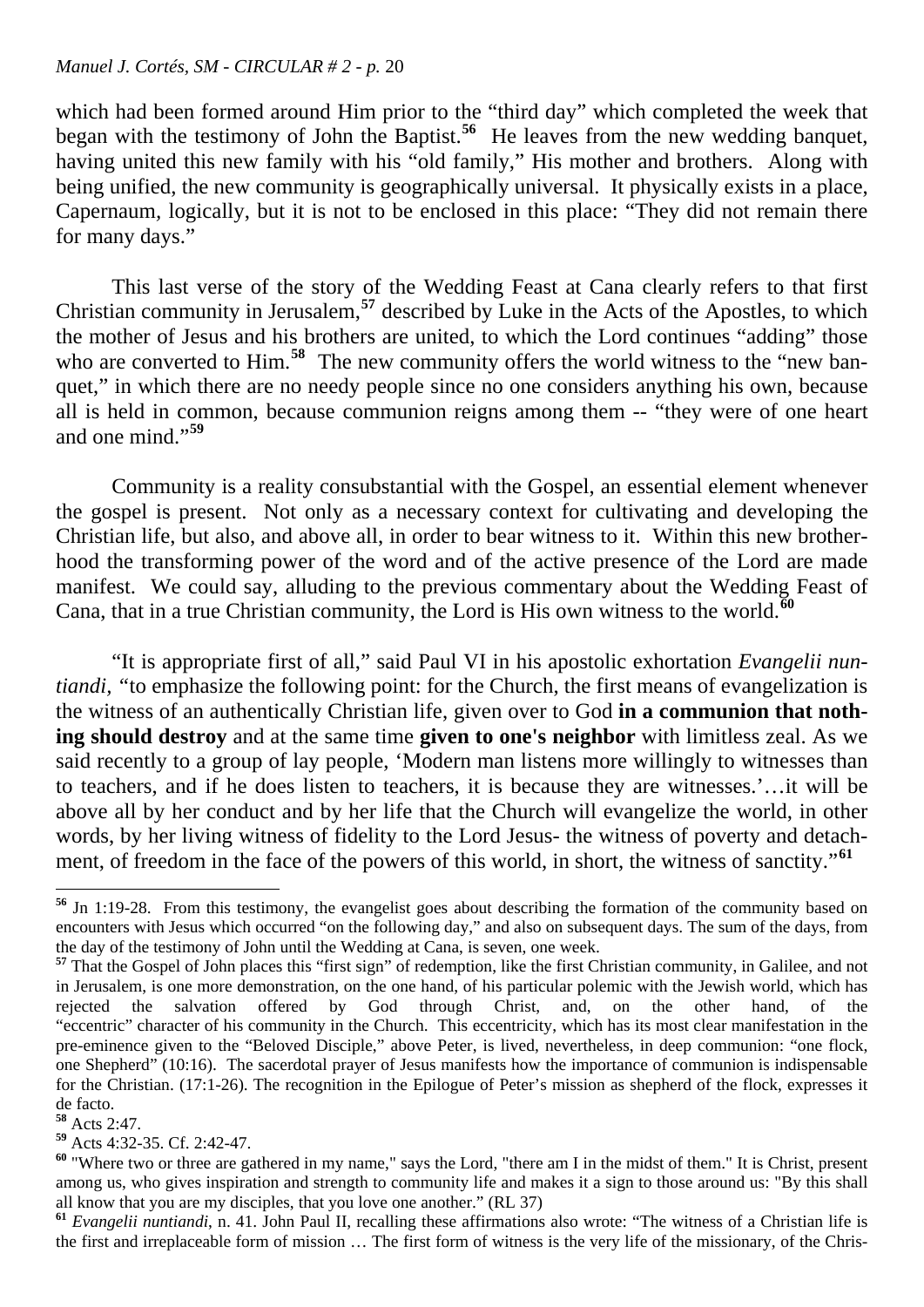It is well-known how Fr. Chaminade was profoundly convinced of this truth. The world cannot be converted to the Gospel if we do not offer it, as he so often repeated, the witness of that primitive community, "the spectacle of a people of saints."<sup>[62](#page-22-0)</sup> From this conviction sprang the strong communitarian character which he gave to all his foundations, from the sodalities of Bordeaux to the religious institutes. In his missionary work, evangelizing and "congregating," converting and associating, go hand in hand. "Inspired by God's Spirit, Father Chaminade understood the rich creative possibilities of a Christian community for apostolic service. Such a community could bear the witness of a people of saints, showing that the gospel could still be lived in all the force of its letter and spirit. A Christian community could attract others by its very way of life and raise up new Christians and new missionaries, thus giving life in turn to still other communities. A community could thus become the great means to re-Christianize the world. It was this insight that [g](#page-22-1)ave rise to the first groups of men and women founded by Father Chaminade as sodalities."**[63](#page-22-1)**

 Imbued with the spirit of our Founder, the *Rule of Life* strongly underlines the central place of community in our lives, not only as a context in which they develop – we live in communities of life, faith and mission – but also as the fundamental means for our mission.

*In communities inspired by faith, we seek to live like the first community of Jerusalem, having but one heart and one soul. Thus we hope to bear witness to the presence of Christ and to show that still today the gospel can be lived in all the force of its letter and spirit*. **[64](#page-22-2)**

 Marianist life seeks to bring this community aspect to the mission of the Church, as something essential to it. We must protect it and sedulously care for it, above all in today's world, marked by individualism, the quest for personal advantage and the fulfillment of our own desires before all else. Confronted by this culture which surrounds us and from whose contagion we are not exempt, it is necessary to continually remind ourselves, from the first steps of initial formation until the last day of old age, that we Marianists are not a group of

<span id="page-22-1"></span>**<sup>63</sup>** RL: "Our Origins."

tian family, and of the ecclesial community, which reveal a new way of living. The missionary, who, despite all his or her human limitations and defects, lives a simple life, taking Christ as the model, is a sign of God and of transcendent realities. But everyone in the Church, striving to imitate the Divine Master, can and must bear this kind of witness; in many cases it is the only possible way of being a missionary. The evangelical witness which the world finds most appealing is that of concern for people, and of charity toward the poor, the weak and those who suffer. The complete generosity underlying this attitude and these actions stands in marked contrast to human selfishness. It raises precise questions which lead to God and to the Gospel." (*Redemptoris missio*, n. 42)

<span id="page-22-0"></span>**<sup>62</sup>** On February 15, 1826, he wrote to Fr. Pierre-Bienvenu Noailles, Founder of the Sisters of Loreto and of the Institute of Poor Priests, who had made contact with him for the possible fusion of his foundations with those of our Founder: "The principal spirit of the Society is to present to the world a marvelous community of saints, proving that in today's world, like in the primitive Church, the Gospel can be practiced with fill rigor in spirit and in letter." (L II, n. 388, p. 177)

<span id="page-22-2"></span>**<sup>64</sup>** RL 9. And also in article 34, which opens the chapter about community life: "The Marianist community aims to be an image of the first community of Jesus' disciples, united with Mary and filled with the Holy Spirit. We give ourselves to community life in order to bear witness to God's love, to attain holiness, and to fulfill our apostolic mission."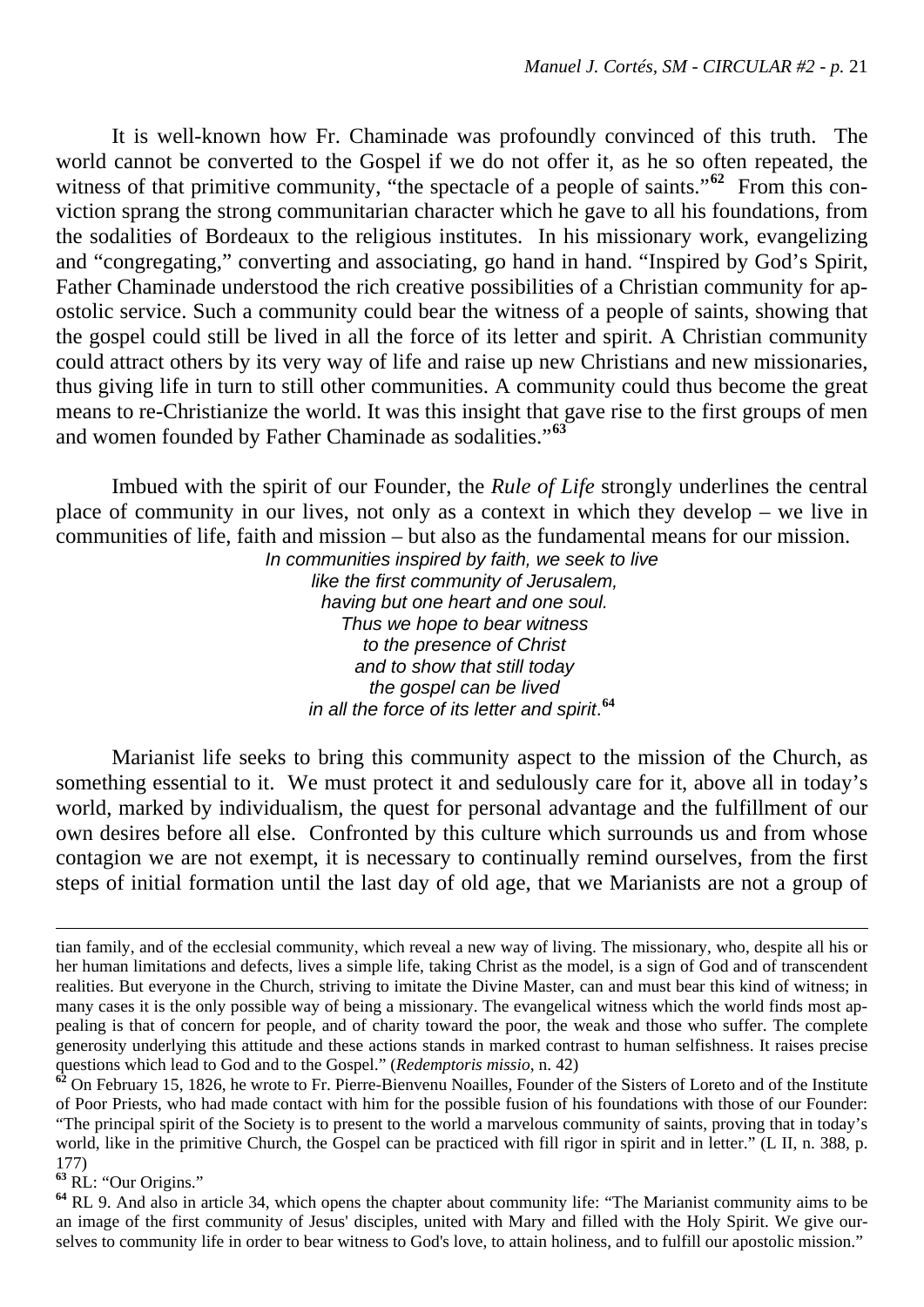individual missionaries who happen to reside in common residences, called "communities," but missionaries who live from and for the community; that "We form a new family, based on the gospel of the Lord, in which we share in common prayer, friendship, possessions, work, successes, and difficulties<sup>"[65](#page-23-0)</sup>; and this is not for the community itself, but for the mission that has been confided to it: "Every member, in his own unique way, contributes to realizing the one mission of the Society."**[66](#page-23-1)** Through our dedication to and care for this essential dimension of our charism, we Marianists wager our reason for being in the Church, the validity and the quality, not only of our life, but also of our mission.

> The community itself is a primary instrument to fulfill our mission. We know that the quality of our life has greater impact than our words. Therefore, together we seek ways to bear living witness to our shared faith.**[67](#page-23-2)**

 Animated by its missionary spirit, our particular communities cannot retreat into themselves. They are called to be expansive. They must be generative, in turn, of community life, of wider communities. "The Society as a whole, as well as each individual community, considers itself in a permanent state of mission. We are committed to the multiplication of Christians, forming **persons and communities** in a lived faith…"**[68](#page-23-3)** In order for that to take place, we must open our doors in order to share with those around us the spirit of the life within the community.

The first effect of this diffusion of the spirit which specially animates our life and our mission is our particular contribution to the generation of that "wider community" that we call the Marianist Family. We do not forget that, as our *Rule* says, "One of the main reasons for the foundation of the Society of Mary and the Daughters of Mary Immaculate was to assure the existence and development of a more comprehensive community of Christians of all states of life who recognize their common bond in the Marianist spirit," and therefore, "We aim to attract Christians to form communities consciously committed to living the Marianist spirit. We should offer our services and ministries to these communities, while fully encouraging their proper characteristics and autonomy....On the basis of "complementary roles," animated by the same spirit, we "work together to further the common mission of the Church."**[69](#page-23-4)**

 The call to open up our communities to the Marianist Family and, in a particular way to the laity, with whom we actually share our mission in the Church, is especially urgent today. Since the awakening of the laity after the Second Vatican Council, we are witnesses of how there has generated around religious life, which is lay in origin and spirit, a true constellation of lay communities and movements that seek to find the fraternity and spirituality

<span id="page-23-0"></span><sup>&</sup>lt;u>.</u> **<sup>65</sup>** RL 35.

<span id="page-23-1"></span>**<sup>66</sup>** RL 70.

<span id="page-23-2"></span>**<sup>67</sup>** RL 67.

<span id="page-23-3"></span>**<sup>68</sup>** RL 63.

<span id="page-23-4"></span>**<sup>69</sup>** RL 1.1-1.3.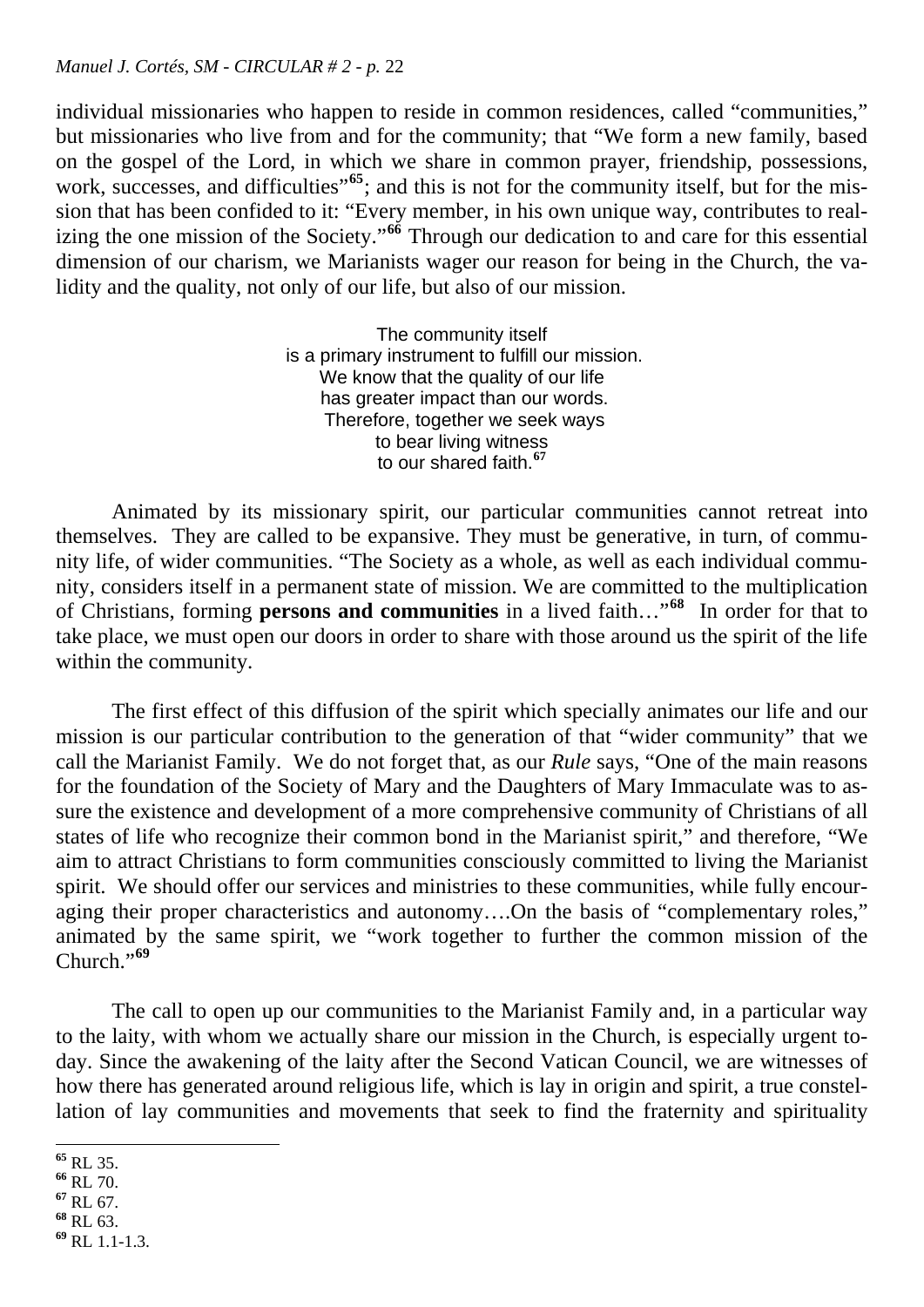needed to live out their vocation and their mission in the world. Could it be perhaps one of those "signs of the times" through which the Spirit calls?

The incorporation of the laity in the mission of the active religious life is not only a need arising from a current scarcity of vocations. It is, rather, a genuine gift from God who, as always, makes himself present in the ups and downs of human history and integrates them into his plan of salvation. By this gift, the Spirit helps religious life to discover that the field of "social" service, to which it has been oriented since its beginnings, is not exclusive to itself, since this work is rather eminently lay in character. At the same time, the Spirit is giving religious life a sensitivity to the call to dedicate itself as well to another kind of service to the laity - "more internal" and "more ecclesial" – without losing its missionary thrust. It is a call to contribute in this way that particular gift that religious life has always offered to the Church for its edification and even its reform.

We Marianists, by charism and by history, are particularly sensitive to this call. The last General Chapters have made it quite clear. It suffices to recall what the Chapter of 2001 said when, presenting the resources that Marianists count on in our mission, it included: "Dedication to the service of the Church": "We are deeply concerned about rebuilding the Church. We recognize the role of the laity within it and we view its fundamental nature as a family, a people of God, more than a hierarchical institution." Later it adds: "Fr. Chaminade, in addition to being a prophet of the laity, knew how to foster new relationships among all the members of the Church – relationships of equality, communion and participation. He saw the Church as a 'network of communities' whose center is Jesus, Son of Mary. This mission to 'rebuild the Church,' similar to the task of St. Francis in his time, becomes a particularly strong call for us today. We believe that we have, as Society of Mary and as Marianist Family, elements that can help the Church mirror better what Jesus wants it to be" (*Sent by the Spirit,* 24e).

What are the elements that define our particular contribution to the mission of the Church? We asked this question at the outset of this long section. Contemplating Mary at Cana we have responded: "anticipative" presence, compassionate and hopeful attention to poverty, zeal for faith-obedience to the word of God, and the witness of community. We have been raised up by the Spirit in the Church for a mission that is defined in this way. This is how the Church recognizes us and needs us. Hence, these traits must be for us criteria to help us discern the types of works in which our mission becomes incarnate, and above all, the way we are present and act in those works.

\_\_\_\_\_\_\_\_\_\_\_\_\_\_\_\_

#### **5. Mary in the Marianist Preaching of the Good News.**

 We have been able to examine in the previous sections the importance that Mary has in the Marianist mission, of which she is the source and continuous reference point. Nevertheless, we cannot conclude our reflection without recalling that her presence in our mission is not just limited to carrying out this function. She is present also in our announcing the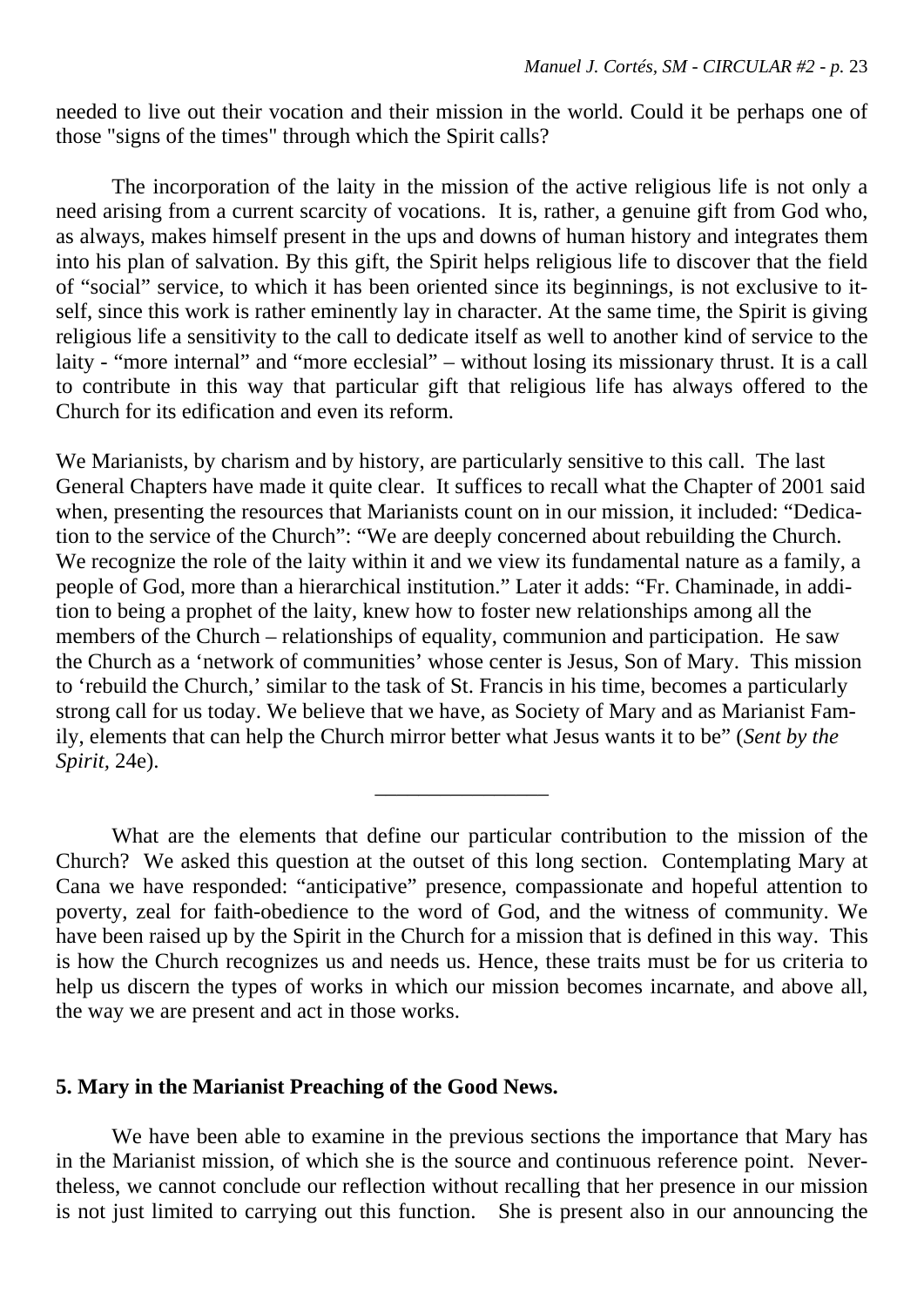Good News and is the object of the same. By the vow of stability, we not only promise to assist her in her mission, but "to make Mary known, loved, and served."**[70](#page-25-0)**

 This commitment is not always correctly accepted on our part. Some of us even see it as unacceptable, thinking that, in our mission, one cannot give Mary the place which corresponds to Christ; He is the one whom we should "make known, loved and served." Others accept it with good will, but do not integrate it as if it were something "extra," added on in announcing the Gospel. It is worthwhile, therefore, that we spend a moment in reflection, attempting to understand the meaning of this.

 In the first place, we must bear in mind that this term goes back to that definition of our identity and the meaning of our vow of stability which Fr. Chaminade outlined in the letter to the retreat masters in August 1839: "What I regard as a really distinctive trait of our two orders, and what seems to me to be without precedent in all the religious orders I know, is the fact that we embrace the religious life in the name and for the glory of the Blessed Virgin, and for the sake of devoting to her ourselves, that is to say, our bodies and all that we possess, in order to make her *known, loved and served*. For, we are thoroughly convinced that we shall never bring men back to Jesus, except through his most holy Mother."**[71](#page-25-1)** Thus, it is not that Marianists give Mary the central place that corresponds to Christ in proclaiming the Gospel, but that we have realized, inspired by our Founder, the need of making her present in our proclamation, in order to better proclaim Christ.

 Indeed, Mary makes the proclamation of Christ its genuinely real, with the realism of the Incarnation. With Mary, this proclamation avoids the constant danger of getting caught up in the realm of ideas, of reducing the person of Jesus to a type of "doctrinal preacher," directing our gaze more to his teaching than the mystery of his person, since it is precisely the mystery of his person, and not his teachings, that forms the nucleus and essence of the Good News. This is neither an ideology nor a moral doctrine.

"Mary saves us from getting lost. She reminds us that it is Christ, a living person, who is the object of the announcing which we are called to do. It is not about preaching an ideology, nor about announcing the God of the philosophers; our faith has nothing to do with a vague deism. We are not propagandizers of an idea, of an abstract theory or of a path of wisdom for good living. Rather, we announce the living Christ, true Son of God, and true Son of Man, born of a woman. We announce Jesus Christ, our 'brother in humanity', fully human among human beings, whom Mary brought into this world. It is impossible to reduce Jesus to an idea, not even to the idea of God. We preach a God-made-man, [a](#page-25-2) human God, a man-God. Mary leads us unceasingly to the realism that is Jesus' humanity."**[72](#page-25-2)**

 In addition, one must keep in mind that announcing the Good News does not end here. It is not limited to preaching the mystery of the person of Jesus. If it is announced as Good News, it is because this mystery is offered to us, and we can participate in it. If Christianity

<sup>1</sup> **<sup>70</sup>** RL 15.

<span id="page-25-1"></span><span id="page-25-0"></span>**<sup>71</sup>** MW II 77.

<span id="page-25-2"></span>**<sup>72</sup>** Card. Godfried Danneels, *Le feu de l'Esprit*. *Paroles de vie... Pentecôte 1987*, p. 13.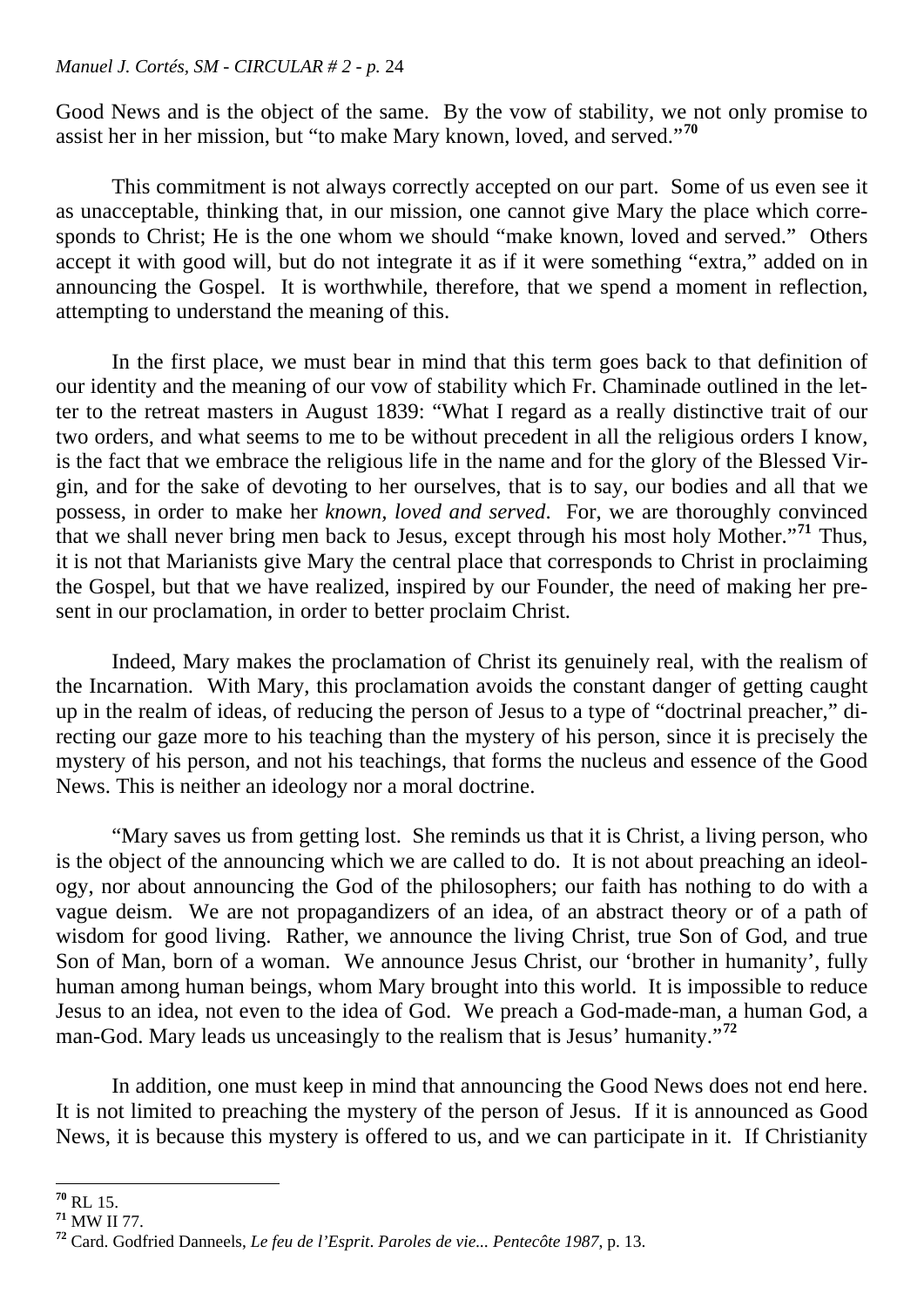is not only accepting doctrine, neither is it only confession of a creed about the person of Jesus, but rather the appropriation of the mysteries that we affirm in Him. This appropriation is a mystery of faith and of grace, of faith that is supported by grace, of grace that bursts forth through faith. Mary is, precisely, the icon that reveals this to us.

Karl Rahner put it admirably in a text that I would like to quote to show this place that Mary occupies in the revelation of the mystery of Christian life: "What is Christianity?...Christianity is not something thought out or discovered by men. It is not man's approach to God by his own power. Nor is it primarily the fulfilling of commandments given us by God so that we may observe them on our own power. Christianity is rather what the living God does in relation to us, what the living God of grace gives us, in forgiveness, redemption, justification, and the communication of His own glory. Since, however, what God gives is not, in the last resort, a created gift, but Himself, Christianity is ultimately simply the eternal God Himself, coming Himself to man, and Himself by his grace influencing this man, so that he freely opens his heart for the whole glorious infinite life of the triune God to enter the poor heart of this tiny creature. (...) What is perfect Christianity?...Perfect Christianity must consist in receiving this gift of the eternal God, God Himself, in grace-given freedom, with body and soul and all the powers of the whole being. With all a man is and has, all he does and suffers, so that this receiving of God takes up his entire nature and his whole life-history into the eternal life of God. Perfect Christianity must mean that our public and our private acts, what appears publicly before the world in its history, and what takes place in the inner depths of conscience, perfectly coincide and correspond. What occurs there in the depths of Christian life becomes visible, and conversely, what is visible and manifest, truly mirrors what is taking place in the depths of the soul, in God's presence. Christianity in its perfection must also mean that this Christian's perfect Christianity unconditionally serves the salvation of others…We can and must say that Mary is the actual realization of it, the perfect Christian. (...) Mary is clearly the perfect Christian and an actual typical expression of what redemption itself in its most perfect form actually means….she is the figure that manif[es](#page-26-0)ts completely the meaning of the Church, and grace and redemption, and God's salvation."**[73](#page-26-0)**

Thus, when she is absent from this preaching, the true significance of fundamental realities of the Christian life, such as the Church, grace, redemption and God's salvation, seems to fade or become cloudy. How can we preach without her? Mary, therefore, not only is no obstacle to the preaching of Christ and the Good News of the Gospel, but becomes indispensable to it. Also, she is not an "add-on," but a central figure. Correctly, Fr. Chaminade recalled, while contemplating the history of the Church, that "all the heresies have bowed to the Blessed Virgin Mary, and little by little she has reduced them to the silence of oblivion." Later, after speaking about the "prevailing heresy of our time," he adds: "Mary's power is not [w](#page-26-1)eakened. It is our firm belief that she will vanquish this heresy as she did all  $\frac{1}{1}$ the others<sup> $,74$  $,74$ </sup>

So, we see the presence of Mary in our announcing the Good News is not spurious, superfluous, or marginal. Our duty to "make her known, loved and served," as a means of

<span id="page-26-1"></span><span id="page-26-0"></span>**<sup>73</sup>** This quotation is taken from the English version of: *Mary, Mother of the Lord,* New York, Herder, 1963, pp. 35-37. **<sup>74</sup>** MW II 73-74.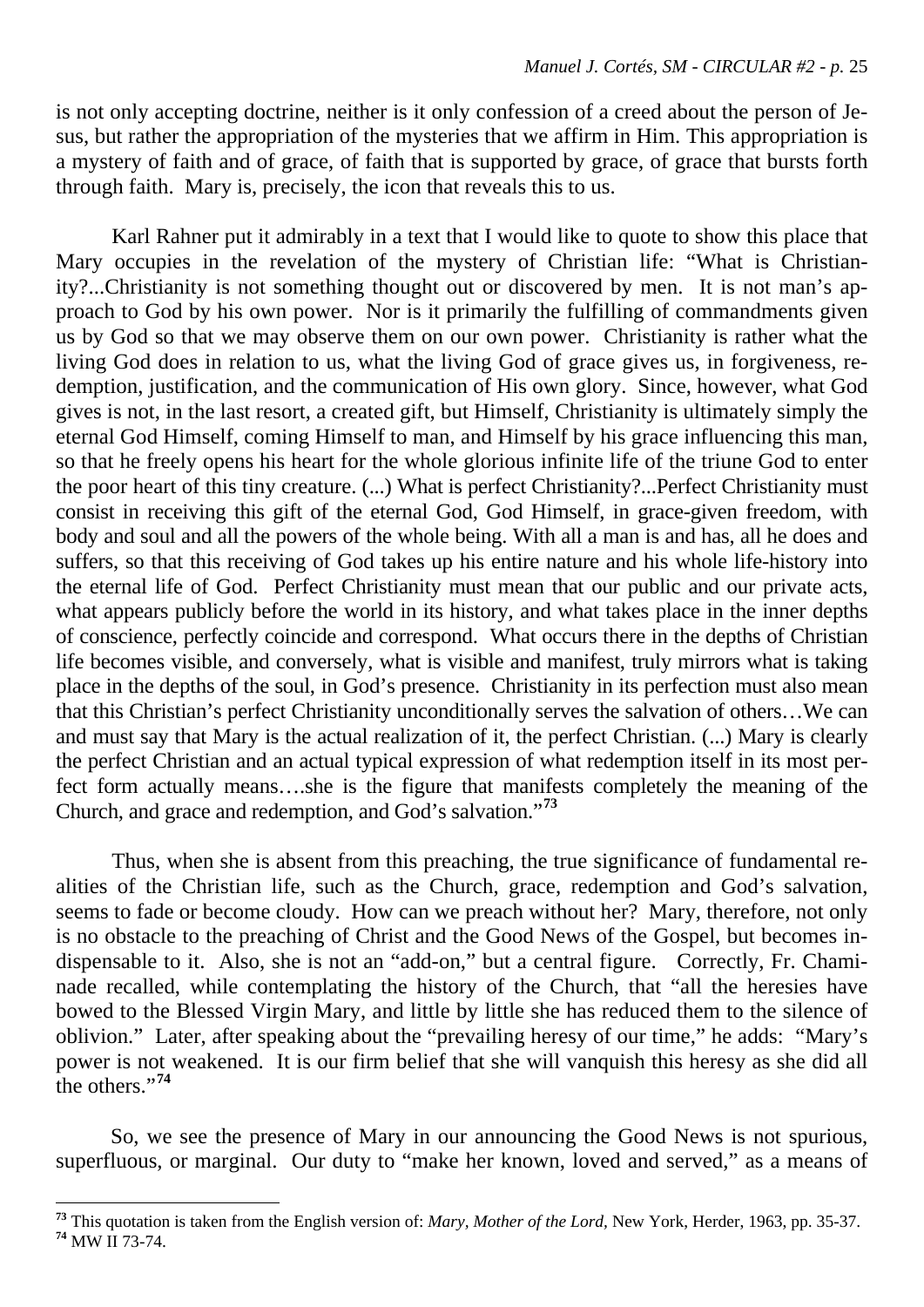announcing the Good News that has occurred with Christ's coming into the world, is well founded. But it must also be well carried out in practice, so as to build on its solid foundation. Said another way, not just any manner of "making her known, loved, and served" is valid and correct, but only that which, as we have seen, serves to truly announce the Good News. Thus, in order to "make her known, loved and served" in a proper way, we Marianists need to begin by taking special care to correctly cultivate and form our knowledge of Mary, as well as the devotion and veneration that we profess for her. Only in this way can we transmit it to others.

With these two circulars I have tried to offer you, precisely my own particular contribution, so that Mary may more and more become known, loved and served among us. They are the fruit of a long journey over the years. As you might already have been able to tell, these reflections have helped me trace out my route and two fundamental criteria have guided me along it, like two buoys. I now remind you and offer to you these two criteria. I hope they are of help to you as well.

The first is that one can only attain knowledge of Mary when one does not consider her in herself, but in relation to what has happened in Christ. We find Mary when we go down deep into what has occurred between God and humankind from the moment that, "the fullness of time came upon us"; from the moment the Word appeared incarnate; from the moment when what we call the "New Covenant" was inaugurated. Therefore, any approach to Mary as "one more part" of the Christian message does not lead us anywhere. The Good News that we live and announce is not about the Father, the Son and the Spirit, the Church, mankind, grace…and "also" Mary. The presentation, veneration and devotion to Mary must be inscribed in the presentation, veneration and cult of the whole Christian mystery. She cannot simply be "added on."<sup>[75](#page-27-0)</sup>

The second is that preaching about Mary must be supported by the Word of God. If our focus on Mary is not biblical, then we run the risk of generating a distorted image of her, either by excess or by defect, stemming from extrapolations and psychological or sociological projections, to which I alluded in my last circular. Only the biblical path leads us to Mary inserted in God's plan, and permits us to contemplate her as a true "place of revelation" of this plan, keeping us away from maximalisms and minimalisms in the consideration of her person. Of her, "all generations" speak and will speak, but not for her sake, but "because the Mighty One has done great things" in her and with her. These "great things" are revealed precisely in the light of the Word of God, and not of our human assumptions. The study and contemplation of the Word of God is essential for us.

 I am convinced that if we continue moving along this path, we will deepen more and more our authentic knowledge of Mary and we will find more and more that her presence is central in our lives and in our mission.

\*\*\*\*\*\*\*\*\*\*\*\*

<span id="page-27-0"></span>**<sup>75</sup>** Cf. *Marialis cultus*, Introduction and nn. 24-28